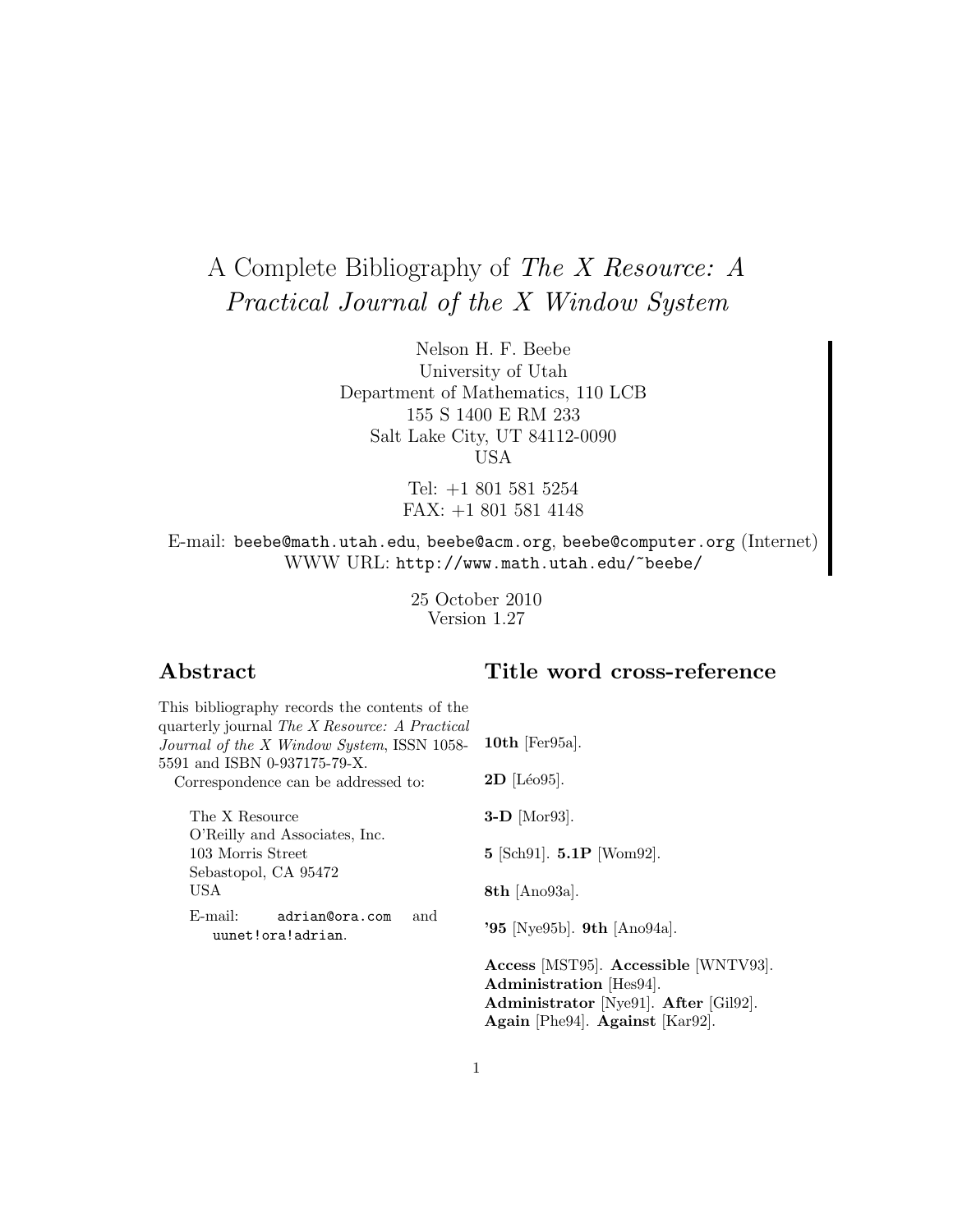**Agents** [McG91]. **Analysis** [MC93]. **Animation** [Gas93]. **Annual** [Ano93a]. **API** [Mor93]. **Application** [Cou91]. **Application-Level** [Wer94]. **Applications** [Blo92]. **approach** [Nat94]. **Architectural** [Eva95]. **Architecture** [Fla93a]. **Architectures** [Jon93]. **Archive** [Ano93k]. **Audio** [BHM<sup>+</sup>92]. **Authentication** [Yu94]. **Automated** [Kep92]. **Automatic** [RC94a]. **Auxiliary** [Fla92]. **Available** [Ano92b].

**Back** [Ano93c]. **Bandwidth** [FK93]. **bars** [RM94]. **Based** [RBKL92]. **Best** [Alb91]. **Bet** [Mal92]. **Better** [Dav92b]. **Beyond** [Mar94b]. **Bibliography** [Eps92]. **Binding** [Ste92]. **Blackboard** [AM95]. **Born** [Phe94]. **Bringing** [Dei94]. **Browser** [Van93]. **Buddy** [Sch93a]. **Budget** [Pac95]. **Buffer** [MMG94]. **Buffering** [Gas93]. **Building** [Nye91]. **built** [BSK95]. **Bus** [Beu95].

**C** [B¨ac92]. **Call** [Ano94a]. **Can** [Mal92]. **Capabilities** [DM92]. **Cases** [Bil94]. **CDE** [KBSW95]. **CDE/Motif** [KBSW95]. **Center** [Har92]. **Centered** [Bil94]. **change** [RM94]. **Changes** [Mey94]. **Class** [Hum93]. **Classes** [B¨ac92]. **Client** [NN93]. **Client/Server** [NN93]. **clients** [WJ91, Cha95]. **Clipboard** [RC94b]. **CMAP** [Ano92a]. **Co** [RBKL92]. **Co-Existent** [RBKL92]. **Code** [Ano92f]. **Collisions** [Tab93]. **Color** [TT91]. **Colormap** [CCR91]. **Combining** [Dyk94]. **Command** [Mal92]. **Commercially** [Ano92b]. **Common** [Eva95]. **Communication** [Mar94b]. **Communications** [Sha93]. **Comparison** [Ran94]. **compatibility** [Kil95]. **Components** [Pun95]. **Computer** [Dyk94].

**Computing** [KW93]. **Conference** [Ano93a, Fer95a]. **Configuration** [Hes94]. **Connections** [Yu94]. **Consortium** [Sch93a, Sch91]. **Constraint** [Pac93]. **Constructing** [Bue92]. **Construction** [Sta95]. **Context** [Sch93b]. **Contrib** [Dav93b]. **Contributed** [Dav93b]. **Control** [Mal92]. **Controlling** [Dyk92]. **Conventions** [RM94]. **Conversion** [Ran95]. **Cooperation** [MST95]. **CORBA** [Pri94]. **CORBA-Based** [Pri94]. **Cornell** [Dyk91]. **Creation** [SN92]. **Cross** [Kep92]. **Cross-platform** [Kep92]. **Current** [Sch92]. **Custom** [Gou94]. **Cut** [Ben94].

**D** [Mor93]. **D11** [Kil95]. **Dance** [FR94]. **Dash** [Van93]. **Data** [Coh93]. **Debugging** [Nye93]. **Default** [CCR91]. **Defect** [Nat94]. **Delivery** [Dyk92]. **Demystifying** [Dav92a]. **Dependent** [CG93]. **Describing** [Coh93]. **Description** [Flo94]. **Design** [Bil94]. **Designer** [Ano94a]. **Designing** [McG92]. **Desktop** [McG91]. **Determinism** [Che93]. **Developers** [Nye95b]. **Developing** [WJ91]. **development** [Szc92]. **Directory** [Ano92b]. **Disabilities** [Pac92]. **Disk** [Nye91]. **Display** [O'N92]. **Displays** [Mal92]. **Distributed** [LP93]. **Distribution** [Gil92]. **doin** [Ste94]. **domain** [Con92]. **donated** [DM92]. **Don't** [Bar92]. **Double** [Ell95a]. **Draft** [WFB<sup>+</sup>92]. **Drag** [BDC92]. **Draw** [Bar92]. **Drawing** [Fla93b]. **Drop** [BDC92].

**Easy** [Gou94]. **Edit** [BSK95]. **Editor** [Pet91a]. **editres** [Pet91a]. **Effect** [TMM95]. **Effortlessly** [Gas93]. **Efforts** [NN93]. **Elegant** [Gem95]. **Embedded** [Sta95]. **Embedding** [Pri94]. **Enable** [Mey94]. **Encoding** [Wom92]. **Engine** [Men93]. **Engineering** [Cou91]. **Enhancements** [DM92].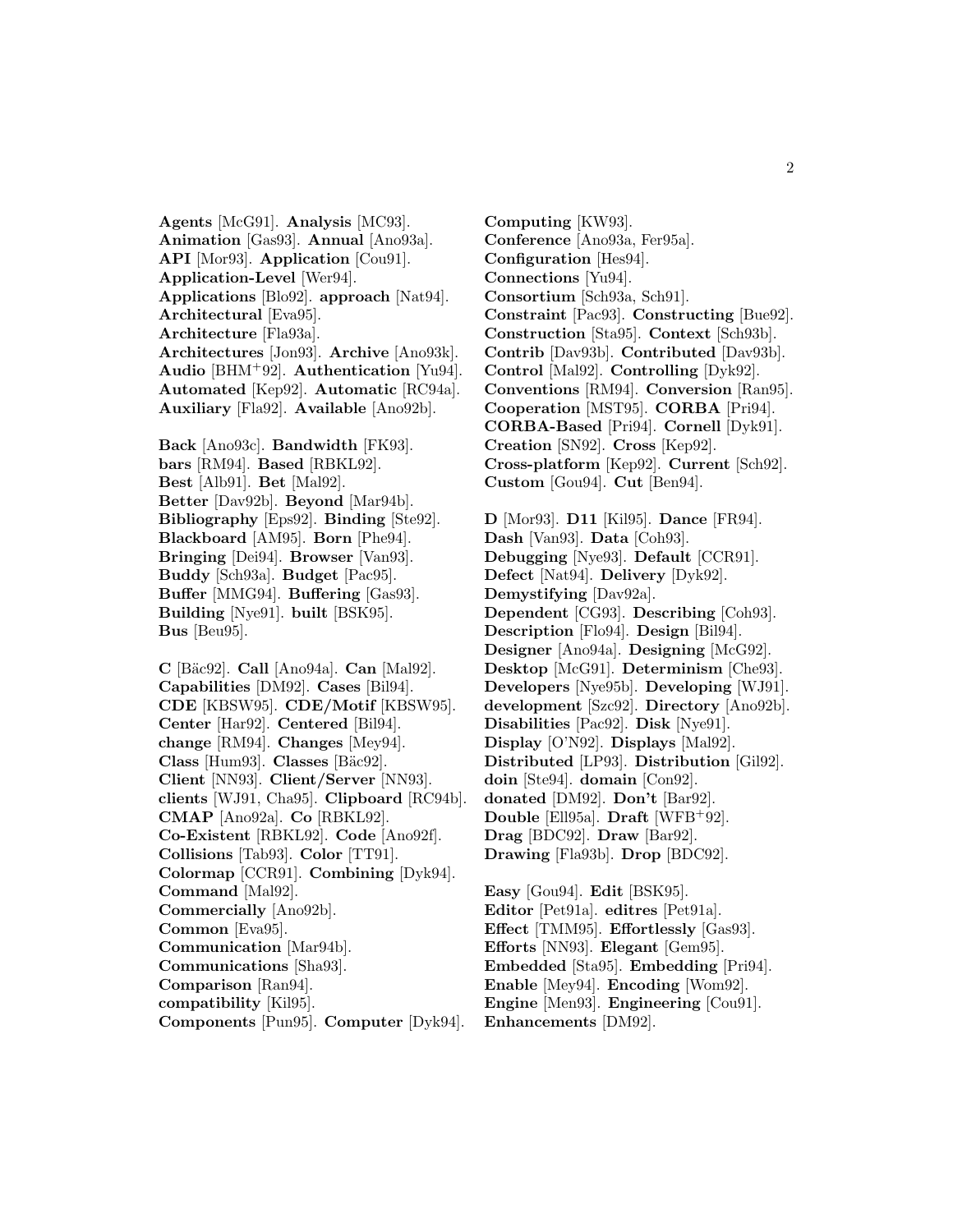**Environment** [Kar92, Eva95]. **Environments** [Dyk94]. **Ergonomics** [Bil94]. **Event** [Raw92]. **Event-Free** [Pin94]. **Exchange** [SB94]. **Existent** [RBKL92]. **Experience** [Fah94]. **Experiences** [Che93]. **Experiment** [Pac94]. **Exploring** [Nie95]. **Extending** [Che93]. **Extension** [Kar92, Zim95d].

**Facility** [Raw92]. **February** [Zim95a]. **Fidget** [Bar92]. **Figures** [Fla93b]. **File** [Nis93]. **Files** [Fla92]. **Finding** [Fla92]. **Fixed** [PZL94]. **Fixed-Pitch** [PZL94]. **Focus** [Dyk92]. **FocusMaps** [Cha95]. **Font** [MO92]. **Form** [Ber92]. **formal** [Nat94]. **Format** [PZL94]. **Formats** [MO92]. **Foundation** [GT91]. **Frame** [MMG94]. **Framework** [Lin92a]. **Free** [Pin94, GT91]. **Freely** [Ano92b]. **Fresco** [LP93]. **Fully** [Dai93]. **Functional** [Dai93]. **Future** [Fah94]. **fvwm** [Sch95b, Que94].

**Generation** [Ano93j]. **Generator** [Bue92]. **Geometry** [Dar92]. **Get** [Ste93]. **Goes** [MMG94]. **GoldenGate** [Ran95]. **Grabs** [Dyk92]. **Graphical** [Pet91a]. **Graphics** [Mor93]. **Group** [Ano91b]. **Groups** [Ano92g]. **GUI** [Szc92]. **GUIs** [Bue92].

**Handler** [RG93]. **HBF** [PZL94]. **Hdial** [Ano92d]. **Help** [Pac92]. **Hierarchical** [Pac93]. **High** [Kar92]. **high-performance** [Kil95]. **Hollywood** [MMG94]. **HP** [DM92]. **HP-donated** [DM92]. **Hush** [Eli95]. **Hypergraphics** [Ous93]. **Hypertext** [Ous93].

**I/O** [RBKL92]. **ICE** [SB94]. **ICE-Based** [Beu95]. **Imaging** [Cou91]. **Imake** [Dav92a]. **Imakefile** [Dub93]. **Impaired** [ER93]. **Implement** [New92].

**Implementation** [Dai93]. **Implementing** [Lin92b]. **Improve** [Mey94]. **Improved** [Hum93]. **Improvements** [BD92]. **Improving** [PC92]. **Inc.** [Sch94c]. **Increase** [Mey94]. **Independence** [Lin92b]. **Information** [Fre95]. **Input** [Fer92a]. **Insights** [Cou91]. **instead** [Ste94]. **Instrumentation** [Kil92]. **Integrating** [Kar92]. **Intelligent** [Pun95]. **Inter** [Mar94b]. **Inter-Client** [Mar94b]. **Interaction** [Dyk94]. **Interactive** [Cou91]. **Interchange** [Coh93]. **Interface** [RMR93]. **Interfaces** [LP93]. **Internationalized** [WJ91]. **Interoperability** [Har92]. **Interprocess** [Sha93]. **Interviews** [BS93]. **Intrinsics** [RB93]. **Introduction** [TT91]. **Issues** [Eps91].

**Java** [Nie95].

**k-Edit** [BSK95]. **Keeping** [BM94]. **Kerberos** [Yu94]. **Keyboard** [Dyk92]. **Knvas** [L´eo95]. **Koalatalk** [Beu95]. **Korean** [YYPC95]. **Kornshell** [Ran94].

**Language** [WJ91]. **Large** [Ros93]. **Layer** [Wei92]. **Layered** [Dai93]. **Layout** [Pac93]. **LBX** [FK93]. **Letters** [Ano93g]. **Level** [Wer94]. **Libraries** [SWC92]. **Library** [SN92]. **Licensing** [Mey94]. **Life** [Mal92]. **Light** [Beu95]. **Light-Weight** [Beu95]. **Limited** [Nye91]. **Loadable** [LE95]. **Logical** [Flo94]. **Looker** [Fre95]. **Looker-Upper** [Fre95]. **Low** [FK93].

**Macro** [Raw92]. **Made** [Gou94]. **Make** [FR94]. **Making** [Dav92b]. **Man** [Phe94]. **Management** [TT91]. **Manager** [O'N92]. **Managing** [Pea92]. **Manipulation** [CCR91]. **manpage** [Pet91b]. **Manual** [Pac92].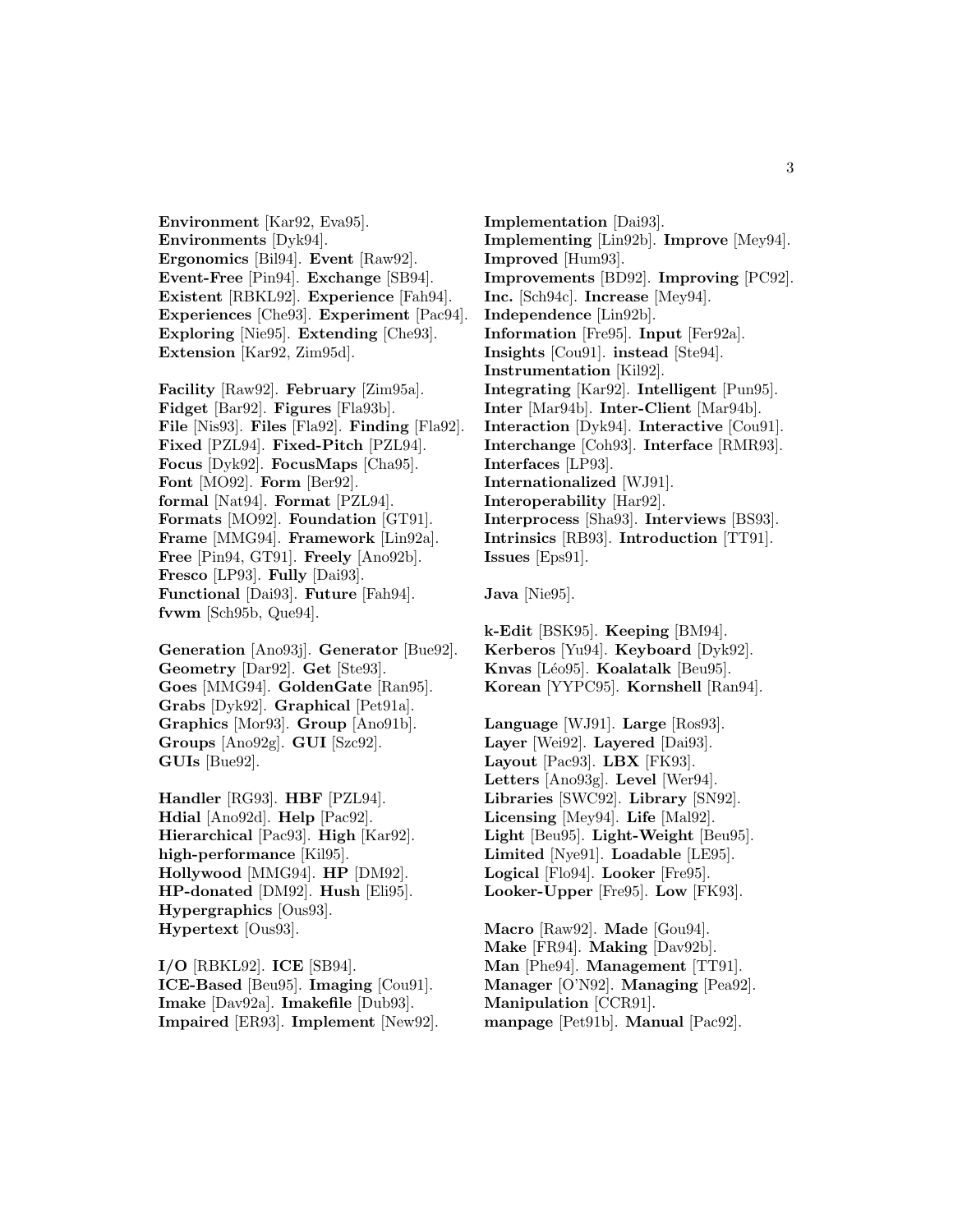**Measuring** [Gen93]. **Mechanism** [MST95]. **MediaWarehouse** [Ran95]. **Melding** [RB93]. **Memory** [Bal93]. **Menus** [RC94a]. **Mercator** [RMR93]. **Message** [Wer94]. **Message-Reporting** [Wer94]. **MetaCard** [Ran94]. **Method** [Gen93, Gen93]. **Methodologies** [Dyk94]. **Methodology** [Sri95]. **Migrating** [Jac92]. **minute** [Gou94]. **Mixed** [BM94]. **Mobile** [KW93]. **Mobility** [BH94]. **Model** [Ber92]. **Module** [Sch95b]. **Monitoring** [Gen93]. **Motif** [Bäc92]. **Movement** [SKD94]. **MS** [Par91]. **MS-Windows** [Par91]. **MT** [SWC92]. **MT-Safe** [SWC92]. **Multi** [Smi92]. **Multi-Buffering** [Gas93]. **Multi-rendering** [KHLS94]. **Multi-Threaded** [Smi92]. **Multi-user** [Jon92]. **Multicasting** [BH94]. **Multicomputers** [Bal93]. **Multidisplay** [Jon93]. **Multimedia** [RBKL92]. **Multiple** [Jon94]. **Multiplexing** [BH94]. **Multithreaded** [Sri95]. **MuX** [RBKL92]. **My** [Ell95b].

**NASA** [Szc92]. **Near** [Ais93]. **Near-Real-Time** [Ais93]. **Nesting** [Pac95]. **Netnews** [Alb93a]. **Network** [Alb91]. **News** [Alb91]. **Next** [Ano93j]. **NFB** [Wei92]. **Nonrectangular** [Fer92c]. **Nonvisual** [RMR93]. **Notes** [Par91].

**O** [RBKL92]. **Object** [Raw92]. **Object-Oriented** [DR94]. **Objects** [Bil94]. **Obtaining** [Ano92f]. **One** [Gou94]. **One-minute** [Gou94]. **Online** [SV93]. **OpenDoc** [Nel95]. **OpenGL** [KHLS94]. **Optimizing** [PZL94]. **optional** [Kil95]. **O'Reilly** [McG91]. **Oriented** [DR94]. **OSF** [B¨ac92]. **OSF/Motif** [B¨ac92]. **OSF/ Motif** [RB93]. **Other** [Dav93b].

**Overlays** [New92]. **Overview** [For94].

**Package** [RG93]. **Page** [Dan95]. **Pages** [Fer92b]. **PanoramiX** [Asm95]. **Papers** [Ano94a]. **Paradigm** [Kep92]. **Past** [Fah94]. **Paste** [Ben94]. **Pen** [KW93]. **Pen-Based** [KW93]. **Halliburton** [Mai94]. **Motif** [KBSW95, RB93]. xinit [BM94]. **Pens** [KBSW95]. **People** [Pac92]. **Performance** [Kar92]. **PEX** [Wom92]. **PEXlib** [Gas92, Mor93]. **PhotoKit** [HS95]. **Pitch** [PZL94]. **platform** [Kep92]. **PLUS** [Szc92]. **Pop** [RC94a]. **Pop-up** [RC94a]. **Portability** [Par91]. **Portable** [Gil94]. **Porting** [Wei92]. **POSC** [Mai94]. **POSC/ Halliburton** [Mai94]. **PostScript** [Rav92]. **Prescient** [McG91]. **Present** [Fah94]. **Previewing** [Dan95]. **Print** [Dei94]. **Program** [Str93]. **Programmers** [Pet91a]. **Programming** [Blo92]. **Programs** [Bue92]. **Project** [RMR93]. **Projects** [Sch92]. **Proposal** [SV93]. **protocol** [Pet91c]. **protocol-optional** [Kil95]. **Prototyping** [SWC92]. **Provide** [Che93]. **Pseudo** [Men93]. **Pseudo-Root** [Pac95]. **Pseudo-servers** [Men93]. **Pseudoserver** [SKD94]. **Pseudoservers** [Kem94]. **Public** [Con92]. **Public-domain** [Con92]. **Publish** [Ano91a].

**R6** [Mey94]. **Radar** [McG91]. **Rationale** [For94]. **Re** [KBSW95]. **Re-engineering** [KBSW95]. **Real** [Ais93]. **Record** [Zim95b]. **Recording** [Zim94]. **Redisplay** [LTC94]. **Reference** [Fer92b]. **Release** [WJ91, Sch91]. **Remote** [ELMW95]. **Rendering** [Kar92]. **Report** [Sch94c]. **Reporting** [Wer94]. **Resolution** [Lin92b]. **Resolving** [Tab93]. **Resource** [Pet91a, Ano91a]. **Resources** [Dav92b]. **Reusable** [Bäc92]. **Review** [WFB<sup>+</sup>92]. **Root** [Pac95]. **RPC** [Blo92]. **Ruler** [Ber92].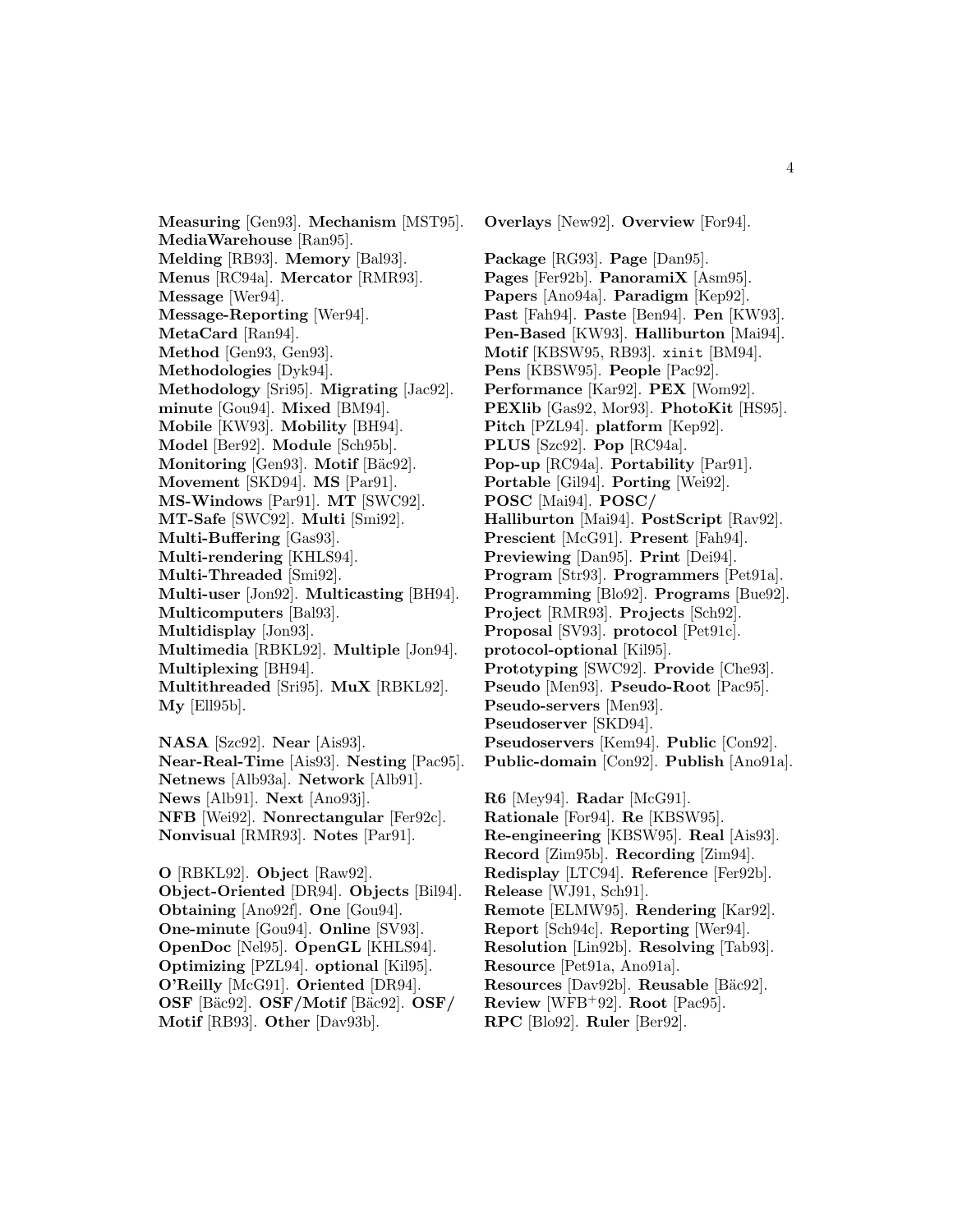**Runtime** [ER93].

**Safe** [SWC92]. **Scalable** [BH94]. **Science** [MST95]. **Screen** [Lin92a]. **Screen-specific** [O'N93]. **Scripting** [Sta95]. **Seconds** [Dan95]. **Security** [Eps92]. **Selection** [RC94b]. **semantics** [Kil95]. **Server** [Rav92]. **Servers** [Pea92]. **Service** [Hes94]. **Session** [Wex94b]. **Sessions** [Ric95]. **Set** [Dyk91]. **Shape** [Fer92c]. **Shared** [Mai94]. **Sharing** [BH94]. **Shell** [New95b]. **Simple** [BM94]. **Simplifying** [Sta95]. **Simulation** [Raw92]. **Sing** [FR94]. **Smart** [MMG94]. **Smooth** [Gas93]. **Software** [Jon92]. **Source** [Ano92f]. **Space** [Nye91]. **Spare** [Sch93a]. **Specific** [Raw92]. **Specification** [Wom92]. **Spoken** [NP94]. **Spy** [Ell95b]. **Standard** [Pac94]. **Start** [BM94]. **Start-up** [BM94]. **Statistics** [Gen93]. **Status** [Sch94c]. **Structured** [Pin94]. **Support** [ER93]. **Supporting** [KW93]. **Survey** [Jon93]. **Synchronization** [GCGW94]. **Synlib** [Cha95]. **System** [Nis93, TT91]. **Systems** [Eps92, Eps91].

**Table** [Har91]. **TAE** [Szc92]. **Tale** [BS93]. **Talks** [Ano94a]. **Taming** [O'N92]. **Task** [Lin92a]. **TaX** [CG93]. **Tcl** [Ran94]. **Tcl/Tk** [Eli95, Ran94]. **Technical** [TT91]. **Technology** [Mey94]. **Telephone** [Dan95]. **Teleporting** [Ric95]. **Testing** [Dar92]. **There** [Ste93]. **Threaded** [Smi92]. **Three** [Dav93a]. **Tickling** [Sch95b]. **Time** [RBKL92]. **Time-Based** [RBKL92]. **tips** [Dav91]. **Tk** [Ous93]. **TkMan** [Phe94]. **tool** [Szc92]. **Toolkit** [Fla92, Man93]. **Toolkits** [BS93]. **Tools** [Gen93]. **top** [Lin92b]. **Trace** [MC93]. **Tracing** [Kil92]. **Traitifying** [Dar94]. **Transfer** [RC94b]. **Translation** [ER93]. **transport** [Kil95].

**transport-optional** [Kil95]. **Tree** [Dav93b]. **Trestle** [Man93]. **tricks** [Dav91]. **Troubleshooting** [Dub93]. **True** [Jon94]. **Trusted** [Eps91]. **TTY** [Bue92]. **Tutorial** [Fer92a]. **Tutorials** [Ano94a]. **Two** [BS93].

**Uniform** [RC94b]. **Unifying** [RC94b]. **University** [Dyk91]. **UNIX** [Hes94]. **UNIXhelp** [Dav93a]. **Update** [FK93]. **Upper** [Fre95]. **Usability** [McG92]. **Usage** [Gen93]. **Use** [Dav92b]. **User** [Dav91]. **User-Contributed** [Dav93b]. **Users** [Pet91a]. **uses** [WJ91]. **Using** [Mal92]. **Utilities** [MO92].

**Version** [Wom92]. **versus** [BS93]. **Virtual** [Lin92a]. **Visual** [TMM95]. **Visualizing** [LR92]. **Visually** [ER93]. **Visually-Impaired** [ER93].

**Washington** [Fre95]. **Watcher** [NP94]. **Way** [Str93]. **Wcl** [Har91]. **Web** [Dar95]. **Weight** [Beu95]. **Well** [FR94]. **We're** [Ste94]. **Widget** [GT91, Gen93]. **Widgets** [Bar92]. **Will** [Ste93]. **WILLOW** [Fre95]. **Window** [Eps91, MC93]. **Windowing** [Eps92]. **Windows** [Dai93, Par91]. **Words** [NP94]. **Working** [Kar92]. **Workstation** [BHM<sup>+</sup>92]. **Writing** [Gou93]. **WYSIWYG** [Dei94].

**X** [Ano91a, Sch91]. **X-based** [SV93]. **X-Clients** [Cha95]. **X.deskhelp** [Dav93a]. **X/Motif** [Gem95]. **X11** [WJ91]. **X11R5** [Nye91]. **X11R6** [Mar94b]. **xbb** [AM95]. **XcRichText** [Con92]. **Xcu** [Dyk91]. xdm [BM94]. xdm**/** xinit [BM94]. **xfig** [Fla93b]. **XGEN** [Bue92]. **xhelp** [Dav93a]. **Xhyper** [Hem93]. **XIE** [Fah94]. **XKB** [For94]. **Xlib** [Gil93]. **Xm** [Str93]. **Xmc** [BH94]. **XMOVE** [SKD94].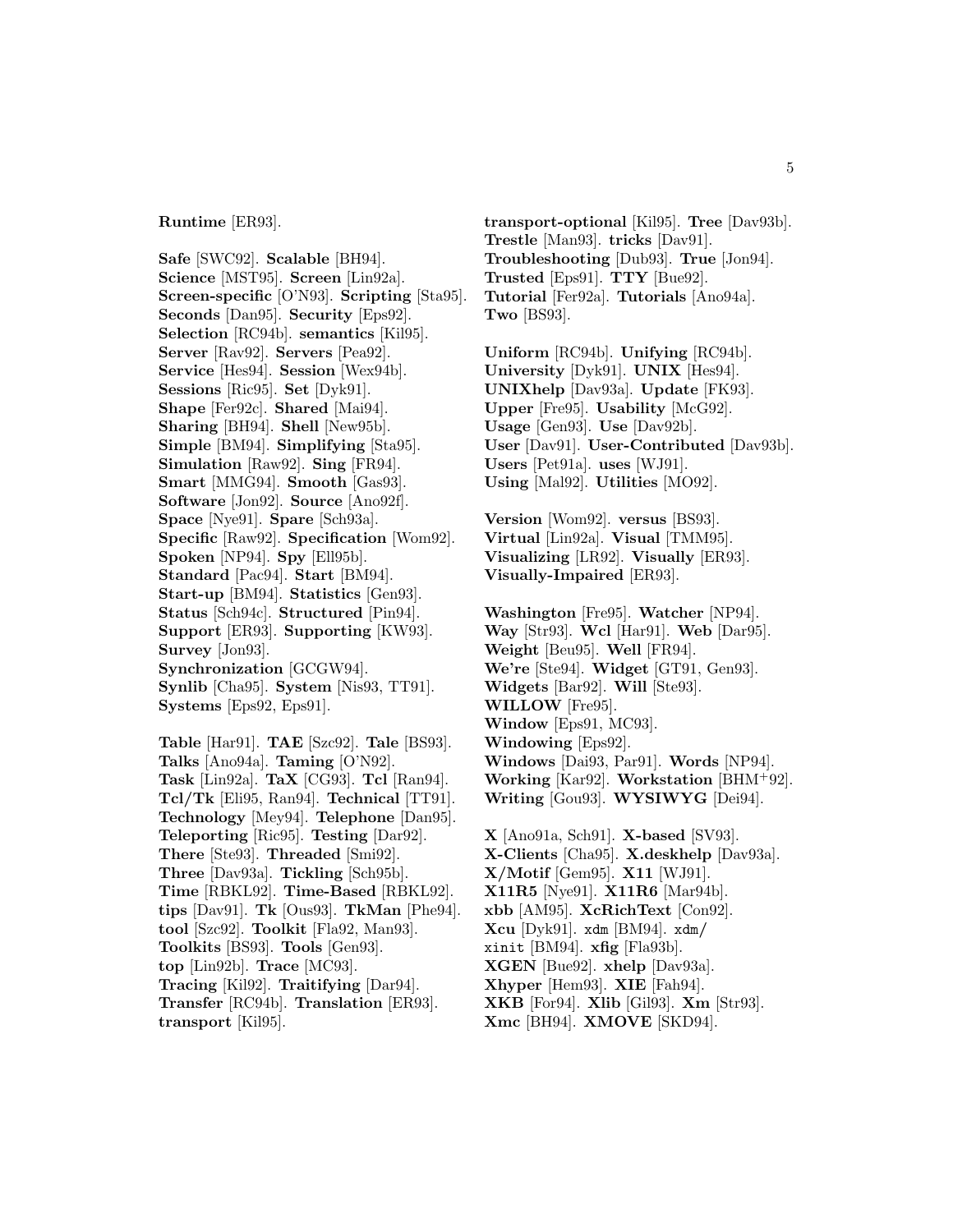**Xmsg** [Wer94]. **XmtLayout** [Fla94]. **XPM** [Le 94]. **xrdb** [O'N93]. **XScript** [New95b]. **XSMP** [Wex94b]. **Xt** [SWC92]. **Xt-based** [Nat94]. **xtent** [BK93]. **xterm** [Dav91]. **XTrap** [Pac92]. **Xvan** [Jon94]. **XVE** [TMM95]. **XView** [SWC92]. **Xy** [BH94].

**Zero** [Nat94]. **Zero-Defect** [Nat94].

## **References**

**Aisic:XR-5-1-183**

[Ais93] Ilan Aisic. GUI for near-realtime applications in X. The X Resource, 5(1):183–191, January 1993. CODEN XRESEA. ISBN 1-56592-020-1. ISSN 1058-5591.

**Albert:XR-0-1-17**

[Alb91] Marc Albert. Best of network news. The X Resource,  $0(1):17-$ 23, October 1991. CODEN XRE-SEA. ISBN 0-937175-79-X. ISSN 1058-5591.

#### **Albert:XR-1-2-49**

[Alb92a] Marc Albert. Best of network news. The X Resource,  $2(1):49-$ 53, April 1992. CODEN XRE-SEA. ISBN 0-937175-97-8. ISSN 1058-5591.

**Albert:XR-3-1-47**

[Alb92b] Marc Albert. Best of network news. The X Resource,  $3(1):47-$ 54, June 1992. CODEN XRE-SEA. ISBN 0-937175-98-6. ISSN 1058-5591.

### **Albert:XR-6-1-45**

[Alb93a] Marc Albert. Best of netnews. The X Resource,  $6(1):45-$ 

48, March 1993. CODEN XRE-SEA. ISBN 1-56592-021-X. ISSN 1058-5591.

### **Albert:XR-7-1-27**

[Alb93b] Marc Albert. Best of netnews. The X Resource,  $7(1):27-30$ , August 1993. CODEN XRESEA. ISBN 1-56592-022-8. ISSN 1058- 5591.

### **Albert:XR-8-1-39**

[Alb93c] Marc Albert. Best of netnews. The X Resource,  $8(1):39-43$ , October 1993. CODEN XRESEA. ISBN 1-56592-023-6. ISSN 1058- 5591.

### **Albert:XR-10-1-55**

[Alb94a] Marc Albert. Best of netnews. The X Resource,  $10(1):55-60$ , April 1994. CODEN XRESEA. ISBN 1-56592-067-8. ISSN 1058- 5591.

**Albert:XR-11-1-51**

[Alb94b] Marc Albert. Best of netnews.  $The X Resource, 11(1):51-56,$ July 1994. CODEN XRESEA. ISBN 1-56592-068-6. ISSN 1058- 5591.

**Albert:XR-12-1-51**

[Alb94c] Marc Albert. Bet of netnews. The X Resource, 12(1):51–55, October 1994. CODEN XRESEA. ISBN 1-56592-069-4. ISSN 1058-5591.

**Albert:XR-14-1-33**

[Alb95a] Marc Albert. Best of netnews.  $The X Resource, 14(1):33-36,$ April 1995. CODEN XRESEA. ISBN 1-56592-122-4. ISSN 1058- 5591.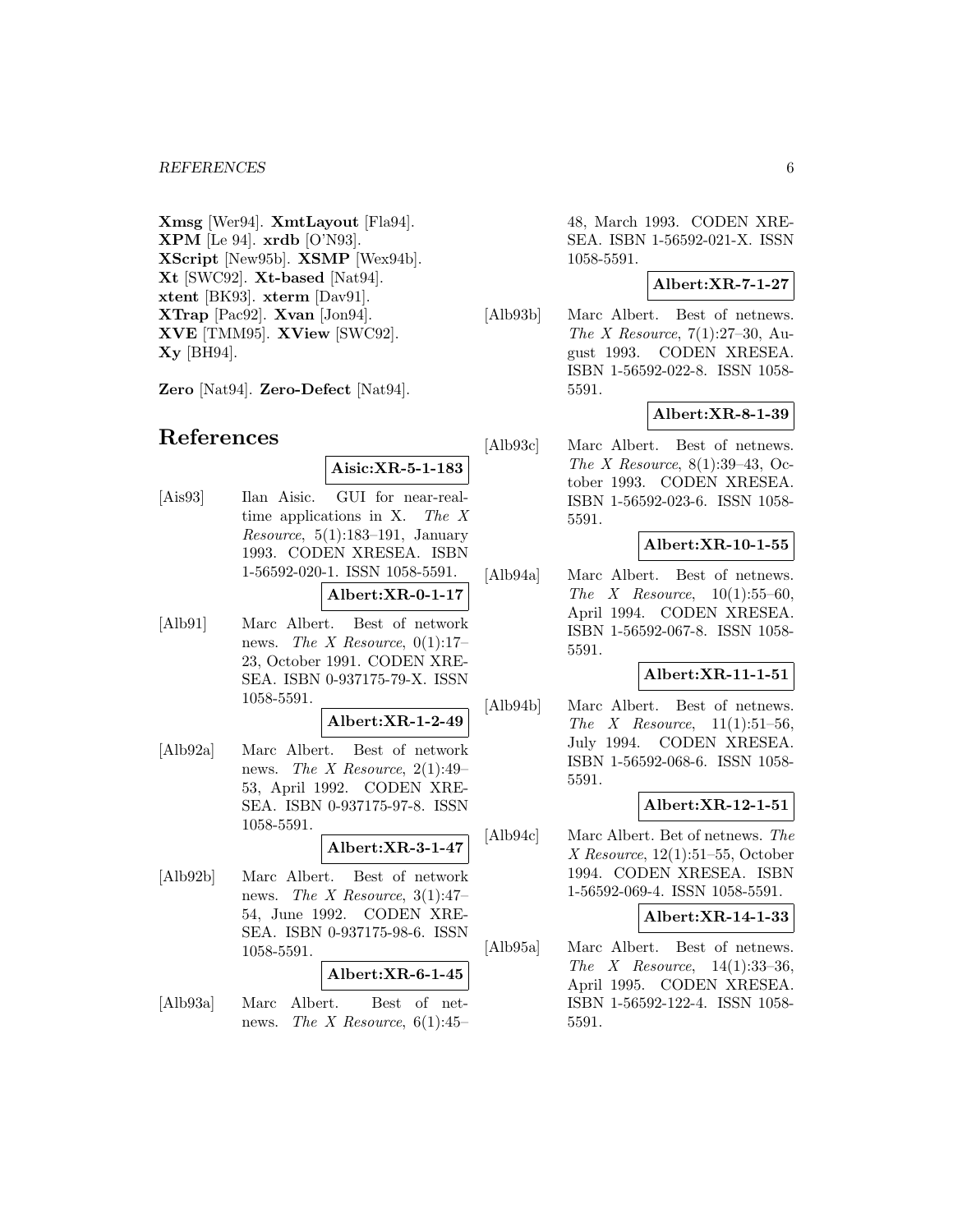#### **Albert:XR-15-1-35**

[Alb95b] Marc Albert. Best of netnews. The X Resource,  $15(1):35-40$ , July 1995. CODEN XRESEA. ISBN 1-56592-140-2. ISSN 1058- 5591.

#### **Ackerman:XR-13-1-169**

[AM95] Mark S. Ackerman and Eric Mandel. xbb: A blackboard for X applications. The X Resource,  $13(1)$ : 169–176, January 1995. CODEN XRESEA. ISBN 1-56592-121-6. ISSN 1058-5591.

#### **Anonymous:XR-0-1-249**

[Ano91a] Anonymous. How to publish in The X Resource. The X Resource, 0(1):249–253, October 1991. CO-DEN XRESEA. ISBN 0-937175- 79-X. ISSN 1058-5591.

**Anonymous:XR-0-1-37**

[Ano91b] Anonymous. User group news. The X Resource,  $0(1):37-38$ , October 1991. CODEN XRESEA. ISBN 0-937175-79-X. ISSN 1058- 5591.

#### **Anonymous:XR-4-1-164**

[Ano92a] Anonymous. The CMAP widget. The X Resource,  $4(1):164-$ 166, December 1992. CODEN XRESEA. ISBN 0-937175-99-4. ISSN 1058-5591.

#### **Anonymous:XR-4-1-161**

[Ano92b] Anonymous. A directory of freely and commercially available widgets. The X Resource,  $4(1):161-$ 163, December 1992. CODEN XRESEA. ISBN 0-937175-99-4. ISSN 1058-5591.

#### **Anonymous:XR-3-1-5**

[Ano92c] Anonymous. From the editor. The X Resource,  $3(1):5-6$ , June 1992. CODEN XRESEA. ISBN 0-937175-98-6. ISSN 1058-5591.

#### **Anonymous:XR-4-1-167**

[Ano92d] Anonymous. The Hdial widget. The X Resource,  $4(1):167-169$ , December 1992. CODEN XRE-SEA. ISBN 0-937175-99-4. ISSN 1058-5591.

#### **Anonymous:XR-1-1-235**

[Ano92e] Anonymous. How to publish in The X Resource. The X Resource, 1(1):235–239, January 1992. CO-DEN XRESEA. ISBN 0-937175- 96-X. ISSN 1058-5591.

#### **Anonymous:XR-3-1-7**

[Ano92f] Anonymous. Obtaining the source code. The X Resource, 3(1):7–12, June 1992. CODEN XRESEA. ISBN 0-937175-98-6. ISSN 1058-5591.

### **Anonymous:XR-4-1-35**

[Ano92g] Anonymous. X user groups. The X Resource, 4(1):35–38, December 1992. CODEN XRESEA. ISBN 0-937175-99-4. ISSN 1058- 5591.

#### **Anonymous:XR-7-1-9**

[Ano93a] Anonymous. 8th annual X technical conference. The X Resource, 7 (1):9–10, August 1993. CODEN XRESEA. ISBN 1-56592-022-8. ISSN 1058-5591.

#### **Anonymous:XR-8-1-9**

[Ano93b] Anonymous. 8th annual X technical conference. The X Resource, 8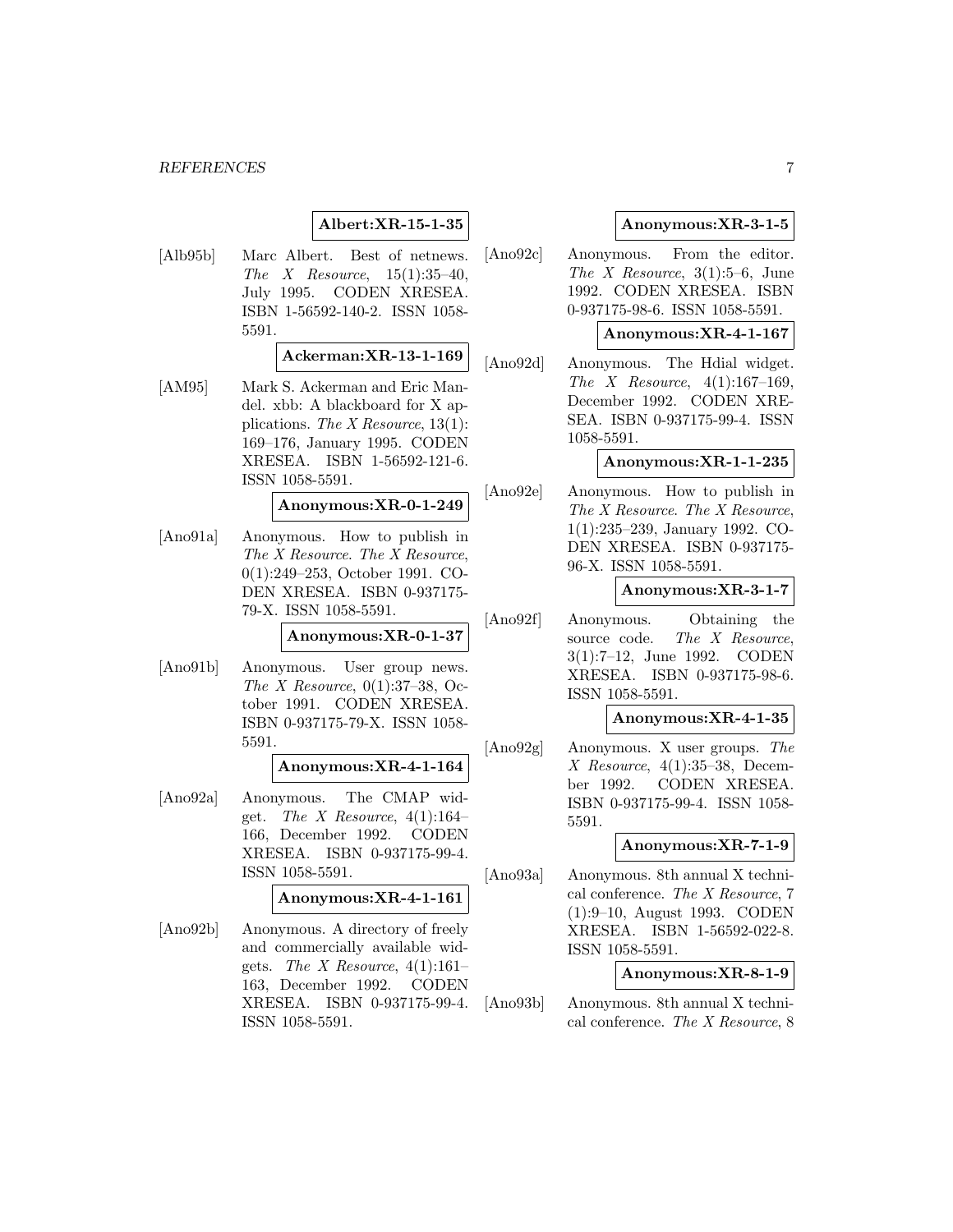(1):9–10, October 1993. CODEN XRESEA. ISBN 1-56592-023-6. ISSN 1058-5591.

#### **Anonymous:XR-6-1-227**

[Ano93c] Anonymous. Back issues of the X Resource. The X Resource,  $6(1)$ : 227–232, March 1993. CODEN XRESEA. ISBN 1-56592-021-X. ISSN 1058-5591.

### **Anonymous:XR-6-1-5**

[Ano93d] Anonymous. From the editor. The X Resource,  $6(1):5-6$ , March 1993. CODEN XRESEA. ISBN 1-56592-021-X. ISSN 1058-5591.

#### **Anonymous:XR-7-1-5**

[Ano93e] Anonymous. From the editor. The X Resource,  $7(1):5-6$ , August 1993. CODEN XRESEA. ISBN 1-56592-022-8. ISSN 1058-5591.

**Anonymous:XR-8-1-5**

[Ano93f] Anonymous. From the editor. The X Resource,  $8(1):5-7$ , October 1993. CODEN XRESEA. ISBN 1-56592-023-6. ISSN 1058- 5591.

### **Anonymous:XR-6-1-7**

[Ano93g] Anonymous. Letters: RPC programming in X applications. The  $X$  Resource, 6(1):7-13, March 1993. CODEN XRESEA. ISBN 1-56592-021-X. ISSN 1058-5591.

#### **Anonymous:XR-6-1-14**

[Ano93h] Anonymous. Obtaining the source code. The X Resource, 6 (1):14–17, March 1993. CODEN XRESEA. ISBN 1-56592-021-X. ISSN 1058-5591.

### **Anonymous:XR-8-1-11**

[Ano93i] Anonymous. Obtaining the source code. The X Resource, 8 (1):11–14, October 1993. CODEN XRESEA. ISBN 1-56592-023-6. ISSN 1058-5591.

### **Anonymous:XR-7-1-19**

[Ano93j] Anonymous. The X consortium: The next generation. The X Resource, 7(1):19-22, August 1993. CODEN XRESEA. ISBN 1- 56592-022-8. ISSN 1058-5591.

#### **Anonymous:XR-7-1-7**

[Ano93k] Anonymous. The X Resource code archive. The X Resource, 7(1):7–8, August 1993. CODEN XRESEA. ISBN 1-56592-022-8. ISSN 1058-5591.

### **Anonymous:XR-12-1-7**

[Ano94a] Anonymous. 9th annual technical conference: "The designers' X conference": Call for papers, talks and tutorials. The X Resource, 12 (1):7–8, October 1994. CODEN XRESEA. ISBN 1-56592-069-4. ISSN 1058-5591.

#### **Anonymous:XR-9-1-5**

[Ano94b] Anonymous. From the editor. The X Resource,  $9(1):5$ , January 1994. CODEN XRESEA. ISBN 1-56592-066-X. ISSN 1058-5591.

#### **Anonymous:XR-10-1-7**

[Ano94c] Anonymous. Obtaining the source code. The X Resource, 10(1):7–10, April 1994. CODEN XRESEA. ISBN 1-56592-067-8. ISSN 1058-5591.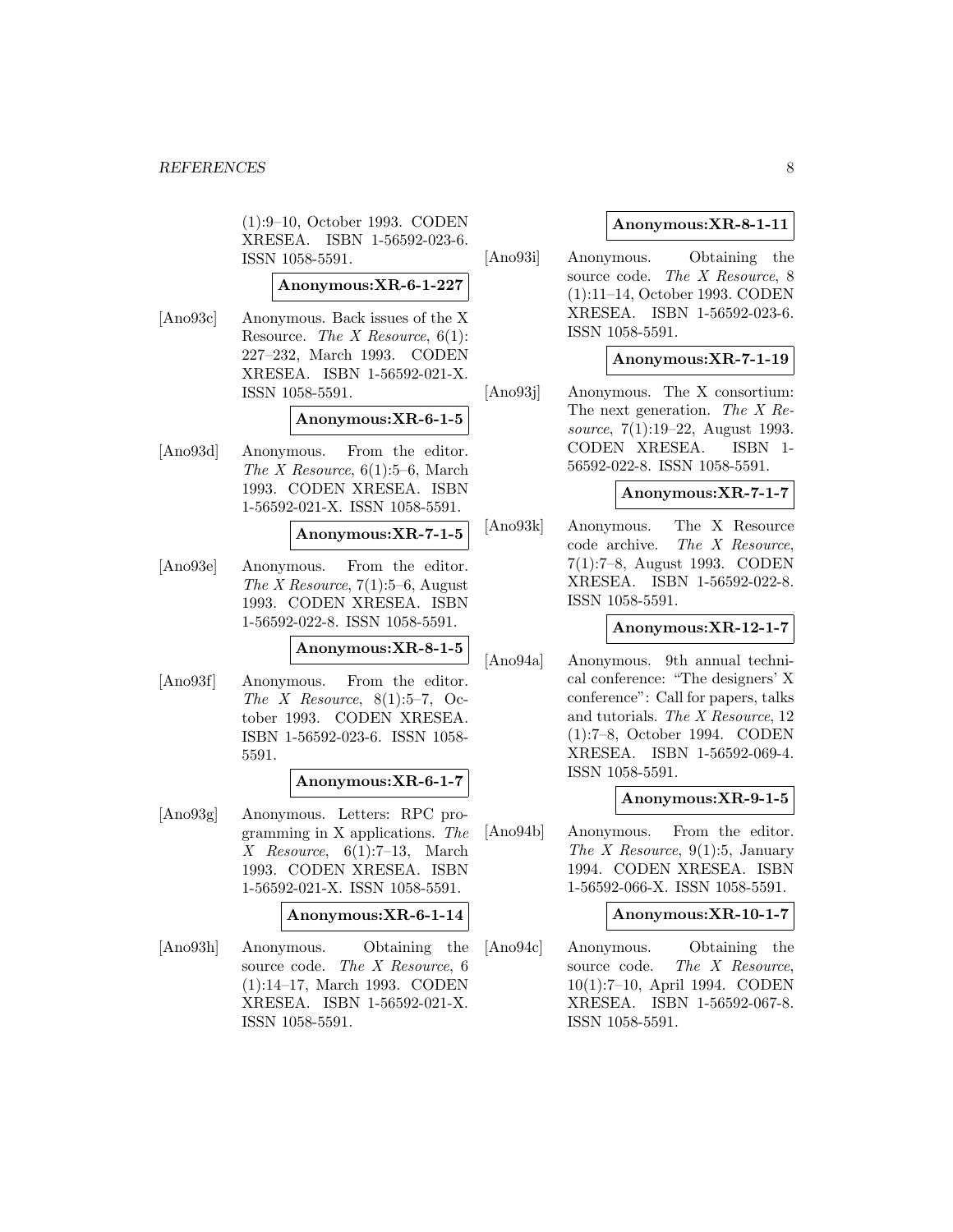#### **Anonymous:XR-11-1-7**

[Ano94d] Anonymous. Obtaining the source code. The X Resource, 11(1):7–10, July 1994. CODEN XRESEA. ISBN 1-56592-068-6. ISSN 1058-5591.

#### **Anonymous:XR-12-1-9**

[Ano94e] Anonymous. Obtaining the source code. The X Resource, 12 (1):9–12, October 1994. CODEN XRESEA. ISBN 1-56592-069-4. ISSN 1058-5591.

### **Asmus:XR-16-1-59**

[Asm95] Madeline T. Asmus. The PanoramiX extension. The X Resource, 16(1):59–73, December 1995. CODEN XRESEA. ISBN 0-937175-79-X. ISSN 1058-5591.

#### **Baeker:XR-1-2-106**

[Bäc92] Andreas Bäcker. Designing reusable widget classes with C++ and OSF/Motif. The X Resource, 2(1):106–130, April 1992. CO-DEN XRESEA. ISBN 0-937175- 97-8. ISSN 1058-5591.

### **Ball:XR-5-1-167**

[Bal93] Steven Ball. Distributed memory multicomputers as X clients. The X Resource, 5(1):167–181, January 1993. CODEN XRESEA. ISBN 1-56592-020-1. ISSN 1058- 5591.

#### **Bartlett:XR-1-1-117**

[Bar92] Joel F. Bartlett. Don't fidget with widgets, draw! The X Resource, 1(1):117–131, January 1992. CO-DEN XRESEA. ISBN 0-937175- 96-X. ISSN 1058-5591.

#### **Beged-Dov:XR-3-1-13**

[BD92] Gabe Beged-Dov. Xt performance improvements in release 5. The X Resource,  $3(1):13-24$ , June 1992. CODEN XRESEA. ISBN 0-937175-98-6. ISSN 1058-5591.

### **Beged-Dov:XR-1-1-169**

[BDC92] Gabe Beged-Dov and Ellis S. Cohen. Implementing drag & drop for X11. The X Resource,  $1(1)$ : 169–190, January 1992. CODEN XRESEA. ISBN 0-937175-96-X. ISSN 1058-5591.

#### **Benson:XR-10-1-167**

[Ben94] Channing Benson. Implementing cut and paste in the X environment. The X Resource,  $10(1):167-$ 198, April 1994. CODEN XRE-SEA. ISBN 1-56592-067-8. ISSN 1058-5591.

### **Berlage:XR-3-1-137**

[Ber92] Thomas Berlage. A ruler model for the Motif form widget. The X Resource, 3(1):137–154, June 1992. CODEN XRESEA. ISBN 0-937175-98-6. ISSN 1058-5591.

#### **Berry:XR-13-1-179**

[Ber95] David T. Berry. Integrating A color management system with A Unix and X11 environment. The X Resource, 13(1):179–180, January 1995. CODEN XRESEA. ISBN 1-56592-121-6. ISSN 1058- 5591.

#### **Beust:XR-14-1-89**

[Beu95] Cedric Beust. Koalatalk: An ICE-based light-weight message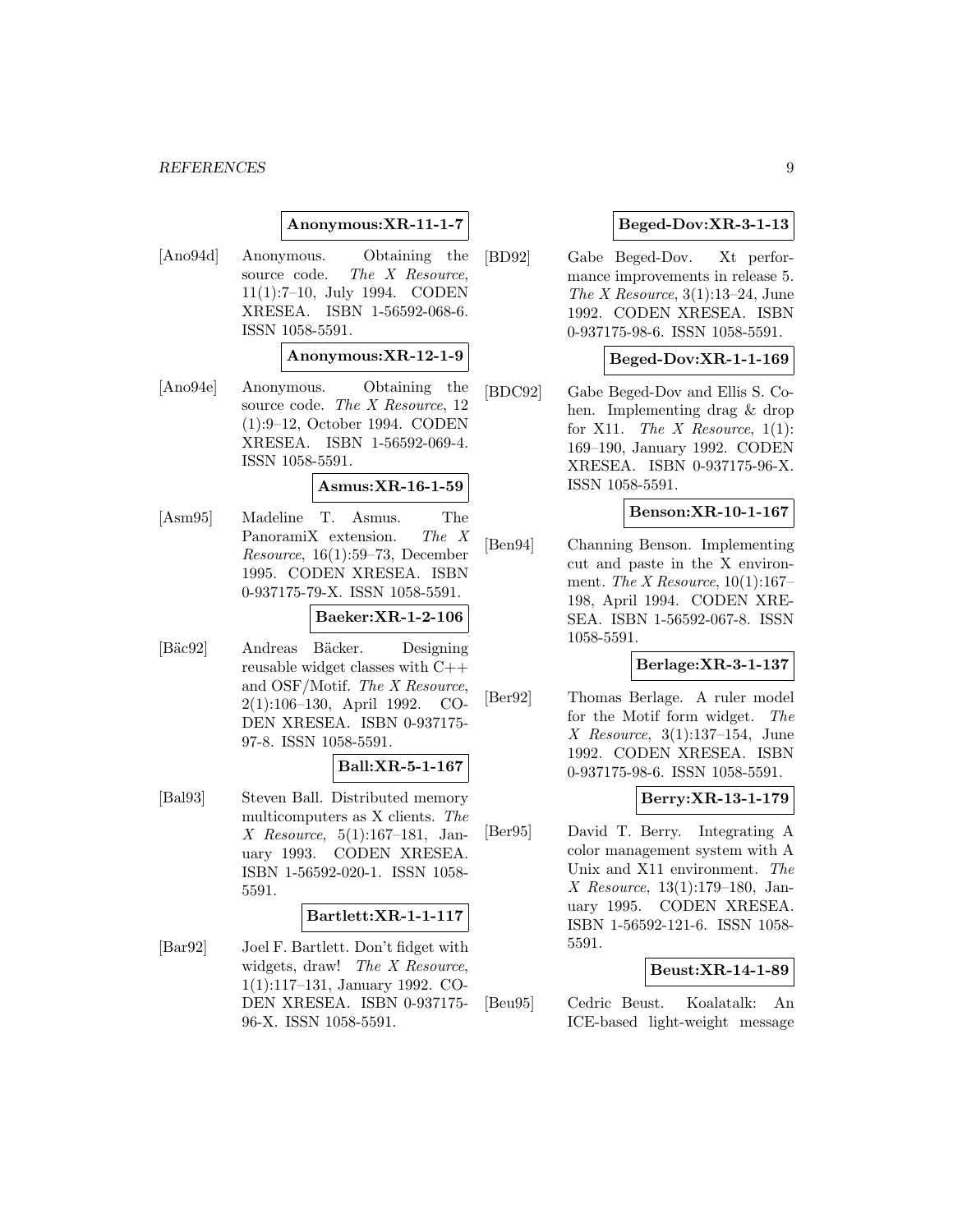bus. The X Resource,  $14(1):89-$ 107, April 1995. CODEN XRE-SEA. ISBN 1-56592-122-4. ISSN 1058-5591.

#### **Bormann:XR-9-1-205**

[BH94] Carsten Bormann and Gero Hoffman. Xmc and  $X_y$  — scalable window sharing and mobility, or from X protocol multiplexing to X protocol multicasting. The X *Resource*,  $9(1):205-210$ , January 1994. CODEN XRESEA. ISBN 1-56592-066-X. ISSN 1058-5591.

**Billman:XR-4-1-137**

[BHM<sup>+</sup>92] Richard Billman, Robert Hammond, Pat McElhatton, Ellen Nordahl Brandt, Francis Sung, and Nancy Yost. Workstation audio in the X environment. The X Resource, 4(1):137–158, December 1992. CODEN XRESEA. ISBN 0-937175-99-4. ISSN 1058-5591.

$$
Bilow:XR-9-1-7
$$

[Bil94] Steven Craig Bilow. Use cases, objects, and X: Improving ergonomics and usability through user centered design. The X Resource, 9(1):7–22, January 1994. CODEN XRESEA. ISBN 1- 56592-066-X. ISSN 1058-5591.

### **Blewett:XR-8-1-101**

[BK93] Doug Blewett and Meg Kilduff. xtent 3.0—improvements on programming with resources. The X Resource, 8(1):101–118, October 1993. CODEN XRESEA. ISBN 1-56592-023-6. ISSN 1058-5591.

### **Bloomer:XR-4-1-59**

[Blo92] John Bloomer. RPC programming in X applications. The X

Resource, 4(1):59–101, December 1992. CODEN XRESEA. ISBN 0-937175-99-4. ISSN 1058-5591.

### **Beck:XR-10-1-47**

[BM94] Bob Beck and Art Mulder. The X administrator: Keeping start-up files simple in a mixed xdm/xinit environment. The X Resource, 10 (1):47–54, April 1994. CODEN XRESEA. ISBN 1-56592-067-8. ISSN 1058-5591.

### **Brenkosh:XR-11-1-91**

[Bre94] Joseph P. Brenkosh. Developing an X protocol extension. The X Resource, 11(1):91–114, July 1994. CODEN XRESEA. ISBN 1-56592-068-6. ISSN 1058-5591.

**Bashir:XR-7-1-87**

[BS93] Imran Bashir and David M. Sternlicht. A tale of two toolkits: Xt versus Interviews. The X Resource,  $7(1)$ :87-109, August 1993. CODEN XRESEA. ISBN 1-56592-022-8. ISSN 1058-5591.

### **Baird-Smith:XR-13-1-141**

[BSK95] Anselm Baird-Smith and Philippe Kaplan. k-Edit: a communication library built on ICE. The X Resource, 13(1):141–149, January 1995. CODEN XRESEA. ISBN 1-56592-121-6. ISSN 1058-5591.

### **Buehler:XR-4-1-109**

[Bue92] Kurt Buehler. The XGEN application generator: Constructing MOTIF GUIs for TTY programs. The X Resource,  $4(1):109-$ 136, December 1992. CODEN XRESEA. ISBN 0-937175-99-4. ISSN 1058-5591.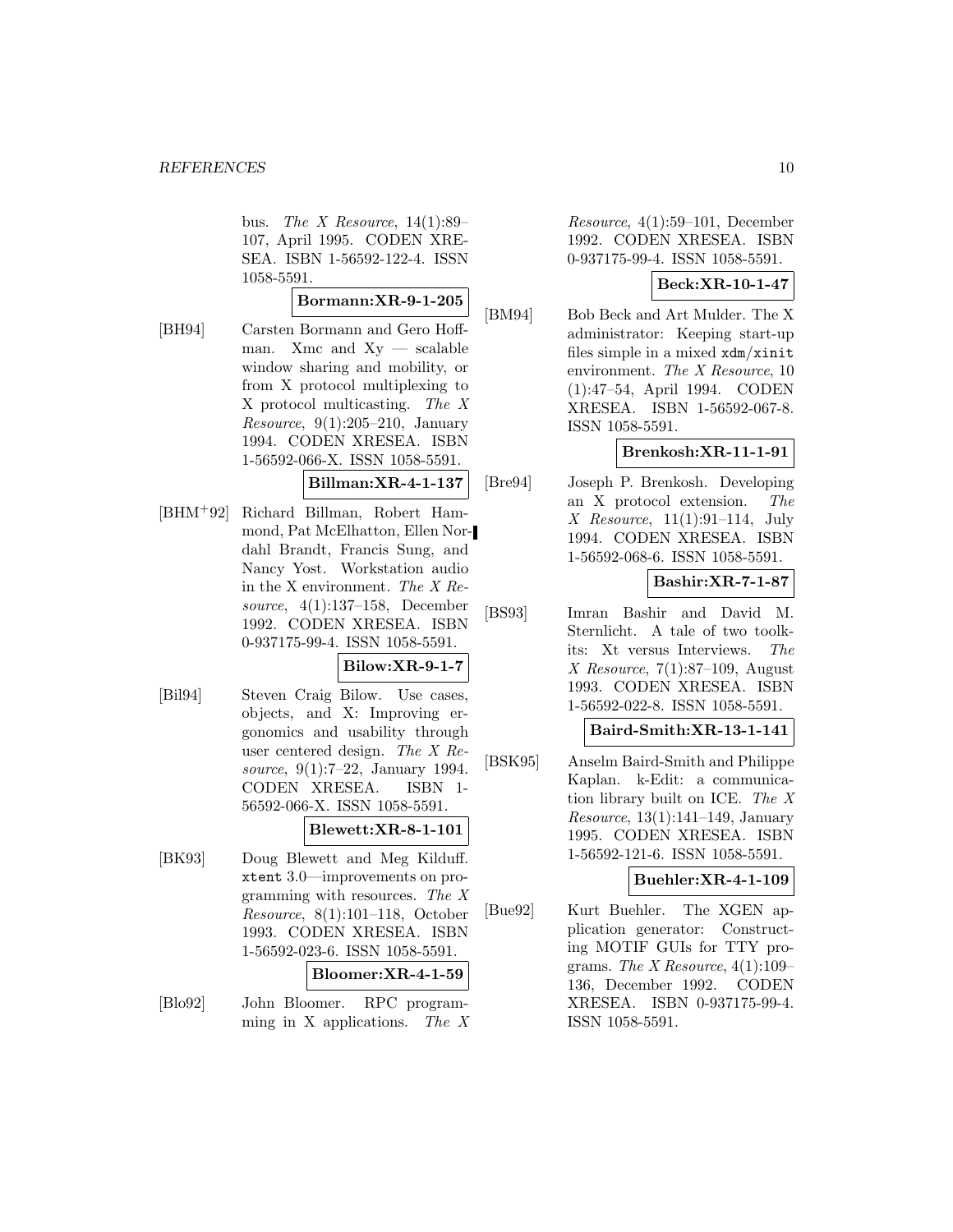#### **Cameron:XR-0-1-81**

[CCR91] Bruce M. Cameron, J. J. Camp, and R. A. Robb. Default colormap manipulation. The X Resource, 0(1):81–93, October 1991. CODEN XRESEA. ISBN 0- 937175-79-X. ISSN 1058-5591.

#### **Correia:XR-5-1-193**

[CG93] Nuno M. Correia and Nuno M. Guimarães. TaX: A tool for building time dependent applications. The X Resource,  $5(1):193-202$ , January 1993. CODEN XRE-SEA. ISBN 1-56592-020-1. ISSN 1058-5591.

### **Chakrabarti:XR-13-1-7**

[Cha95] Sankar L. Chakrabarti. Testing X-Clients using Synlib and FocusMaps. The X Resource, 13 (1):7–21, January 1995. CODEN XRESEA. ISBN 1-56592-121-6. ISSN 1058-5591.

### **Chesler:XR-7-1-79**

[Che93] Robert Chesler. Experiences in extending X to provide determinism. The X Resource,  $7(1)$ :79-86, August 1993. CODEN XRESEA. ISBN 1-56592-022-8. ISSN 1058- 5591.

#### **Cohen:XR-5-1-23**

[Coh93] Ellis S. Cohen. Describing formats for X-based data interchange. The X Resource,  $5(1):25-$ 52, January 1993. CODEN XRE-SEA. ISBN 1-56592-020-1. ISSN 1058-5591.

### **Connolly:XR-3-1-211**

[Con92] Dan Connolly. Public-domain XcRichText widget. The X Re-

source, 3(1):211-216, June 1992. CODEN XRESEA. ISBN 0- 937175-98-6. ISSN 1058-5591.

#### **Courtney:XR-0-1-39**

[Cou91] Antony A. Courtney. Engineering insights from an interactive imaging application. The X Resource, 0(1):39–59, October 1991. CO-DEN XRESEA. ISBN 0-937175- 79-X. ISSN 1058-5591.

### **Daifuku:XR-5-1-239**

[Dai93] Peter Daifuku. A fully functional implementation of layered windows. The X Resource,  $5(1)$ : 239–249, January 1993. CODEN XRESEA. ISBN 1-56592-020-1. ISSN 1058-5591.

### **Danskin:XR-13-1-23**

[Dan95] John M. Danskin. Previewing PostScript over a telephone in 3 seconds per page. The X Resource,  $13(1):23-40$ , January 1995. CODEN XRESEA. ISBN 1-56592-121-6. ISSN 1058-5591.

### **Dardailler:XR-1-1-143**

[Dar92] Daniel Dardailler. Testing widget geometry management. The X Resource,  $1(1):143-156$ , January 1992. CODEN XRESEA. ISBN 0-937175-96-X. ISSN 1058-5591.

#### **Dardailler:XR-9-1-35**

[Dar94] Daniel Dardailler. Traitifying Motif. The X Resource,  $9(1):35-$ 46, January 1994. CODEN XRE-SEA. ISBN 1-56592-066-X. ISSN 1058-5591.

### **Dardailler:XR-15-1-71**

[Dar95] Daniel Dardailler. X over the Web. The X Resource,  $15(1):71-$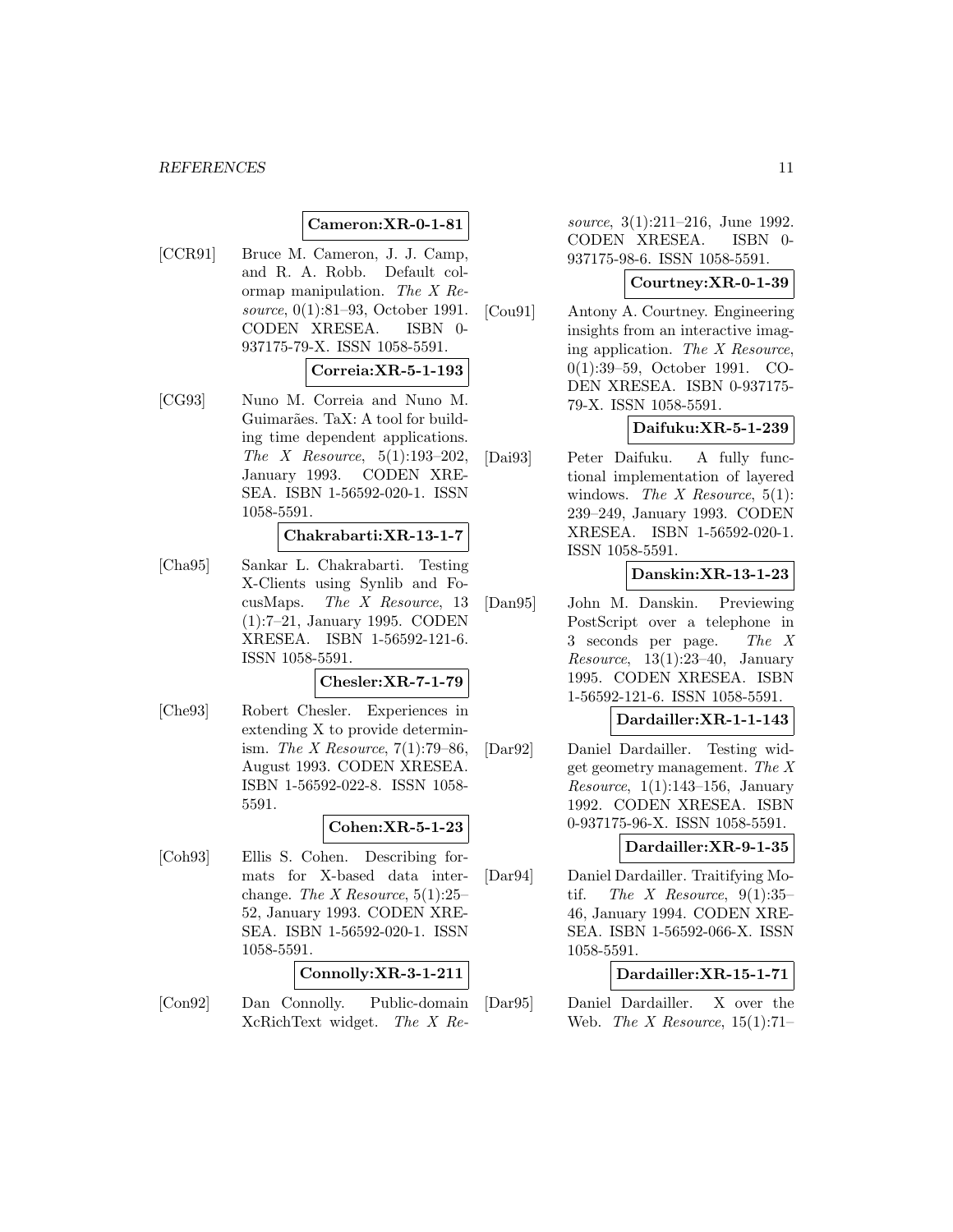83, July 1995. CODEN XRESEA. ISBN 1-56592-140-2. ISSN 1058- 5591.

#### **Davey:XR-0-1-24**

[Dav91] Paul Davey. The X user: xterm tips and tricks. The X Resource, 0 (1):24–30, October 1991. CODEN XRESEA. ISBN 0-937175-79-X. ISSN 1058-5591.

### **Davey:XR-1-2-35**

[Dav92a] Paul Davey. The X user: Demystifying Imake. The X Resource, 2(1):35–48, April 1992. CODEN XRESEA. ISBN 0-937175-97-8. ISSN 1058-5591.

#### **Davey:XR-3-1-25**

[Dav92b] Paul Davey. The X user: Making better use of resources. The X Resource, 3(1):25–34, June 1992. CODEN XRESEA. ISBN 0- 937175-98-6. ISSN 1058-5591.

### **Davey:XR-6-1-141**

[Dav93a] Paul Davey. Three help systems: xhelp, X.deskhelp, and UNIXhelp. The X Resource,  $6(1):141-$ 151, March 1993. CODEN XRE-SEA. ISBN 1-56592-021-X. ISSN 1058-5591.

### **Davey:XR-6-1-37**

[Dav93b] Paul Davey. User-contributed software: Contrib: The other tree. The X Resource,  $6(1):37-44$ , March 1993. CODEN XRESEA. ISBN 1-56592-021-X. ISSN 1058- 5591.

#### **Deininger:XR-10-1-141**

[Dei94] Axel Deininger. An X print server: Bringing WYSIWYG to X. The X Resource,  $10(1):141-$ 155, April 1994. CODEN XRE-SEA. ISBN 1-56592-067-8. ISSN 1058-5591.

### **Deininger:XR-3-1-97**

[DM92] Axel Deininger and Nathan Meyers. Using the new font capabilities of HP-donated font server enhancements. The X Resource, 3 (1):97–120, June 1992. CODEN XRESEA. ISBN 0-937175-98-6. ISSN 1058-5591.

### **Danilevsky:XR-12-1-121**

[DR94] Harry Danilevsky and Andrew Renalds. An object-oriented approach to Motif 1.2 drag and drop. The X Resource,  $12(1)$ : 121–131, October 1994. CODEN XRESEA. ISBN 1-56592-069-4. ISSN 1058-5591.

#### **Dubois:XR-8-1-29**

[Dub93] Paul Dubois. Imakefile troubleshooting. The X Resource, 8 (1):29–37, October 1993. CODEN XRESEA. ISBN 1-56592-023-6. ISSN 1058-5591.

### **Dykes:XR-0-1-215**

[Dyk91] Gene Dykes. Xcu—Cornell University widget set. The X Resource, 0(1):215–248, October 1991. CODEN XRESEA. ISBN 0-937175-79-X. ISSN 1058-5591.

#### **Dyksen:XR-1-2-78**

[Dyk92] Wayne Dyksen. Controlling event delivery with grabs and keyboard focus. The X Resource,  $2(1)$ :78– 92, April 1992. CODEN XRE-SEA. ISBN 0-937175-97-8. ISSN 1058-5591.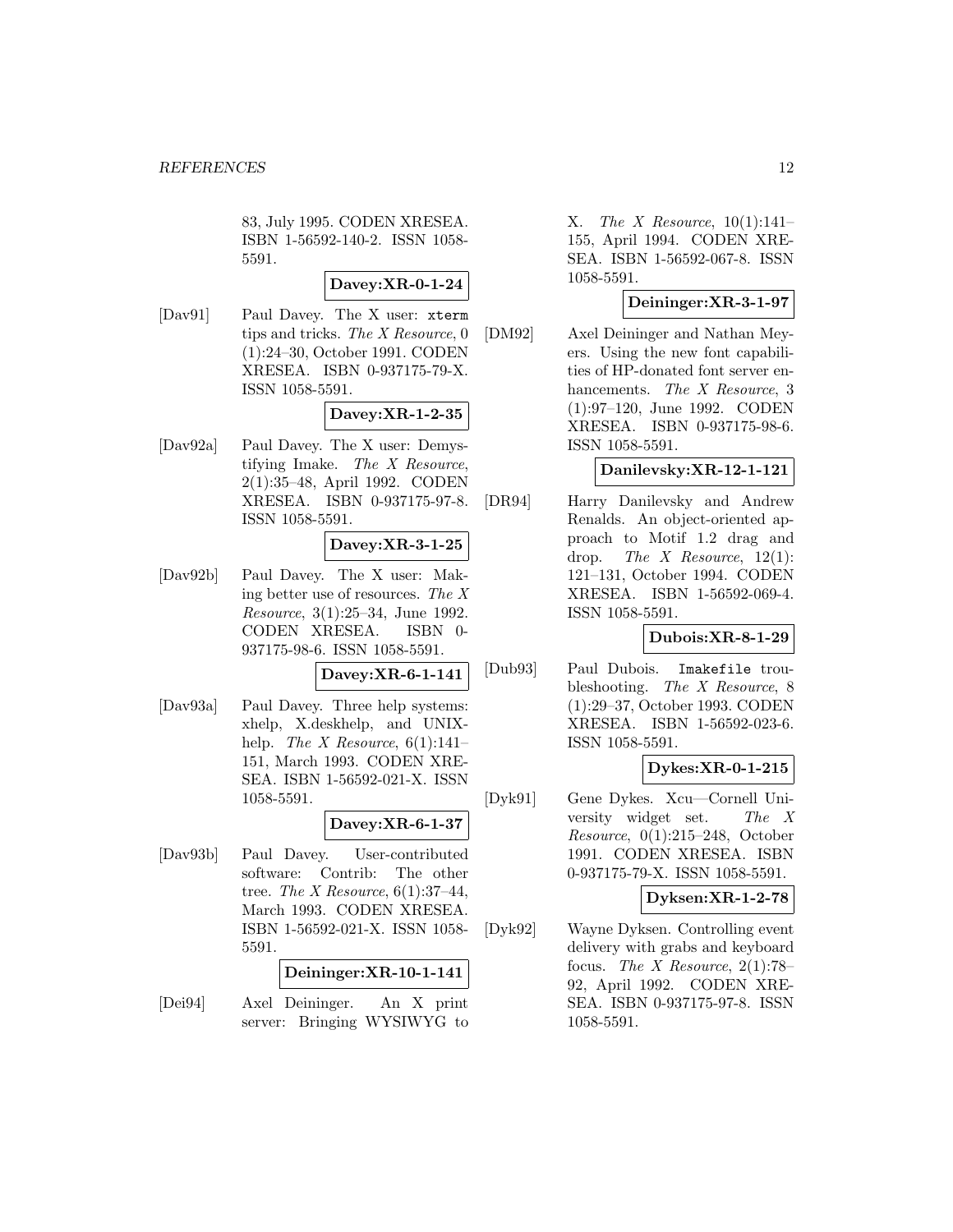#### **Dykstra:XR-9-1-195**

[Dyk94] Phillip Dykstra. X11 in virtual environments: Combining computer interaction methodologies. The X Resource,  $9(1):195-204$ , January 1994. CODEN XRE-SEA. ISBN 1-56592-066-X. ISSN 1058-5591.

**Eliens:XR-14-1-111**

[Eli95] Anton Eliëns. Hush: A C++ API for Tcl/Tk. The X Resource, 14 (1):111–155, April 1995. CODEN XRESEA. ISBN 1-56592-122-4. ISSN 1058-5591.

#### **Elliott:XR-13-1-257**

[Ell95a] Ian Elliott. The double buffer extension. The X Resource, 13 (1):257, January 1995. CODEN XRESEA. ISBN 1-56592-121-6. ISSN 1058-5591.

**Elliott:XR-13-1-75**

[Ell95b] Ian Elliott. Help! there's a spy in my code. The X Resource, 13 (1):75–91, January 1995. CODEN XRESEA. ISBN 1-56592-121-6. ISSN 1058-5591.

### **Edwards:XR-13-1-245**

[ELMW95] W. Keith Edwards, Susan H. Liebeskind, Elizabeth D. Mynatt, and William D. Walker. A remote access protocol for the X Window System. The X Resource,  $13(1)$ : 245–256, January 1995. CODEN XRESEA. ISBN 1-56592-121-6. ISSN 1058-5591.

#### **Epstein:XR-0-1-113**

[Eps91] Jeremy Epstein. Issues in building trusted X Window Systems. The

X Resource, 0(1):113–132, October 1991. CODEN XRESEA. ISBN 0-937175-79-X. ISSN 1058- 5591.

#### **Epstein:XR-4-1-103**

[Eps92] Jeremy Epstein. A bibliography of windowing systems and security. The X Resource,  $4(1):103-$ 108, December 1992. CODEN XRESEA. ISBN 0-937175-99-4. ISSN 1058-5591.

### **Edwards:XR-5-1-229**

[ER93] W. Keith Edwards and Tom Rodriguez. Runtime translation of X interfaces to support visuallyimpaired users. The X Resource, 5(1):229–238, January 1993. CO-DEN XRESEA. ISBN 1-56592- 020-1. ISSN 1058-5591.

### **Evans:XR-13-1-217**

[Eva95] Steve Evans. Common Desktop Environment architectural overview. The X Resource,  $13(1)$ : 217–234, January 1995. CODEN XRESEA. ISBN 1-56592-121-6. ISSN 1058-5591.

### **Fahy:XR-9-1-105**

[Fah94] J. Ben Fahy. Experience with XIE: Server and client, past, present and future. The X Resource,  $9(1):105-120$ , January 1994. CODEN XRESEA. ISBN 1-56592-066-X. ISSN 1058-5591.

**Ferguson:XR-4-1-171**

[Fer92a] Paula Ferguson. The X11 input extension: A tutorial. The X Resource, 4(1):171–194, December 1992. CODEN XRESEA. ISBN 0-937175-99-4. ISSN 1058-5591.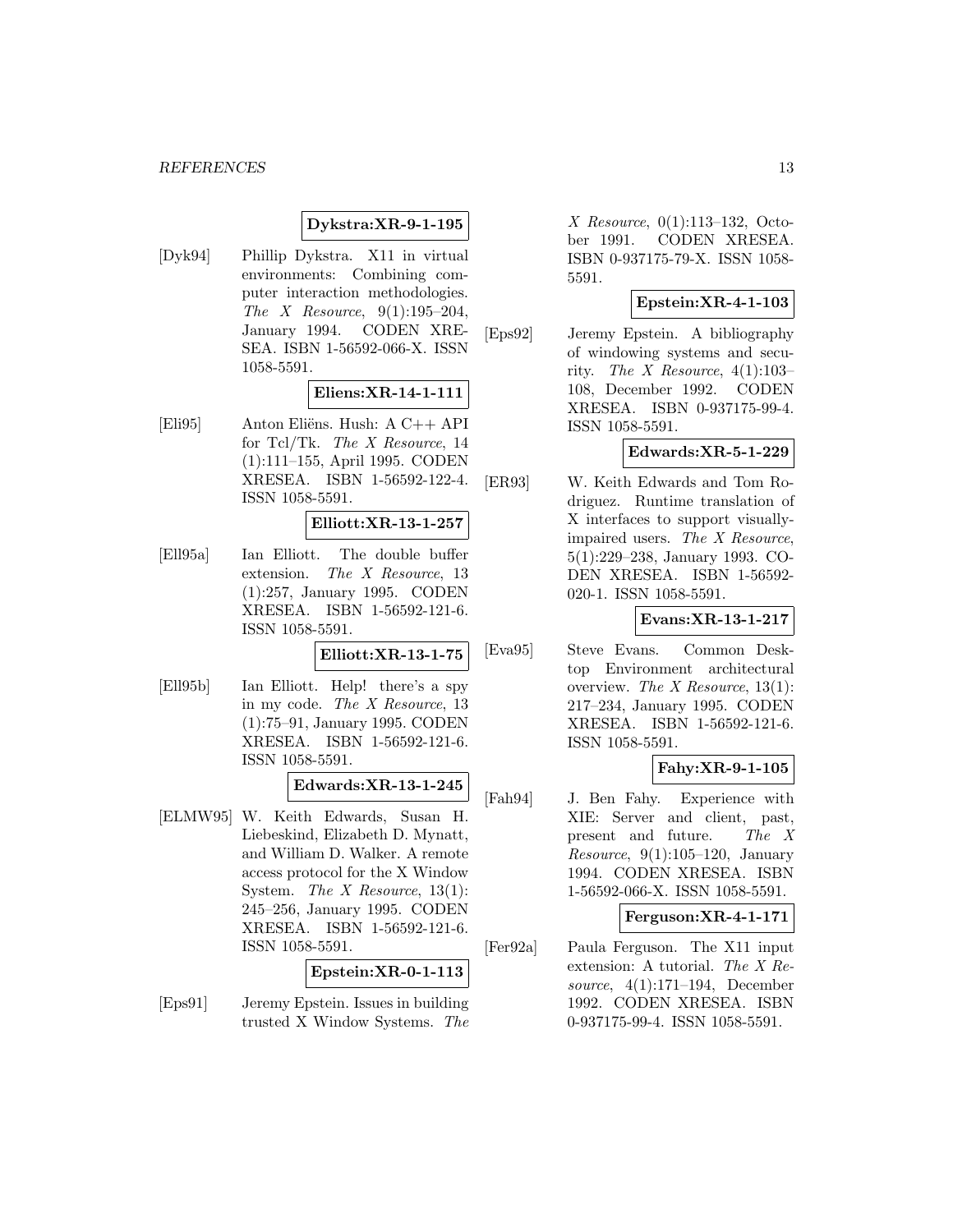#### **Ferguson:XR-4-1-195**

[Fer92b] Paula Ferguson. The X11 input extension: Reference pages. The X Resource, 4(1):195–270, December 1992. CODEN XRESEA. ISBN 0-937175-99-4. ISSN 1058- 5591.

#### **Ferguson:XR-3-1-179**

[Fer92c] Paula M. Ferguson. The nonrectangular window shape extension. The X Resource,  $3(1):179-$ 210, June 1992. CODEN XRE-SEA. ISBN 0-937175-98-6. ISSN 1058-5591.

#### **Ferguson:XR-11-1-6**

[Fer94a] Paula M. Ferguson. From the editor. The X Resource,  $11(1):5$ 6, July 1994. CODEN XRESEA. ISBN 1-56592-068-6. ISSN 1058- 5591.

#### **Ferguson:XR-12-1-5**

[Fer94b] Paula M. Ferguson. From the editor. The X Resource,  $12(1):5$ -6, October 1994. CODEN XRE-SEA. ISBN 1-56592-069-4. ISSN 1058-5591.

### **Ferguson:XR-16-1-7**

[Fer95a] Paula M. Ferguson. 10th Annual X Technical Conference. The X Resource, 16(1):7–11, December 1995. CODEN XRESEA. ISBN 0-937175-79-X. ISSN 1058-5591.

#### **Ferguson:XR-13-1-5**

[Fer95b] Paula M. Ferguson. From the editor. The X Resource,  $13(1):5$ , January 1995. CODEN XRESEA. ISBN 1-56592-121-6. ISSN 1058- 5591.

### **Ferguson:XR-14-1-5**

[Fer95c] Paula M. Ferguson. From the editor. The X Resource,  $14(1):5-6$ , April 1995. CODEN XRESEA. ISBN 1-56592-122-4. ISSN 1058- 5591.

### **Ferguson:XR-16-1-5**

[Fer95d] Paula M. Ferguson. From the editor. The X Resource,  $16(1):5-6$ , December 1995. CODEN XRE-SEA. ISBN 0-937175-79-X. ISSN 1058-5591.

### **Ferguson:XR-14-1-7**

[Fer95e] Paula M. Ferguson. Obtaining the source code. The X Resource, 14(1):7–10, April 1995. CODEN XRESEA. ISBN 1-56592-122-4. ISSN 1058-5591.

### **Ferguson:XR-16-1-13**

[Fer95f] Paula M. Ferguson. Obtaining the source code. The X Resource, 16 (1):13–16, December 1995. CO-DEN XRESEA. ISBN 0-937175- 79-X. ISSN 1058-5591.

### **Fulton:XR-5-1-251**

[FK93] Jim Fulton and Chris Kent Kantarjiev. An update on low bandwidth  $X$  (LBX). The  $X$  Resource, 5(1):251–266, January 1993. CO-DEN XRESEA. ISBN 1-56592- 020-1. ISSN 1058-5591.

#### **Flanagan:XR-4-1-45**

[Fla92] David Flanagan. Finding auxiliary files for an X toolkit application. The X Resource,  $4(1):45-57$ , December 1992. CODEN XRE-SEA. ISBN 0-937175-99-4. ISSN 1058-5591.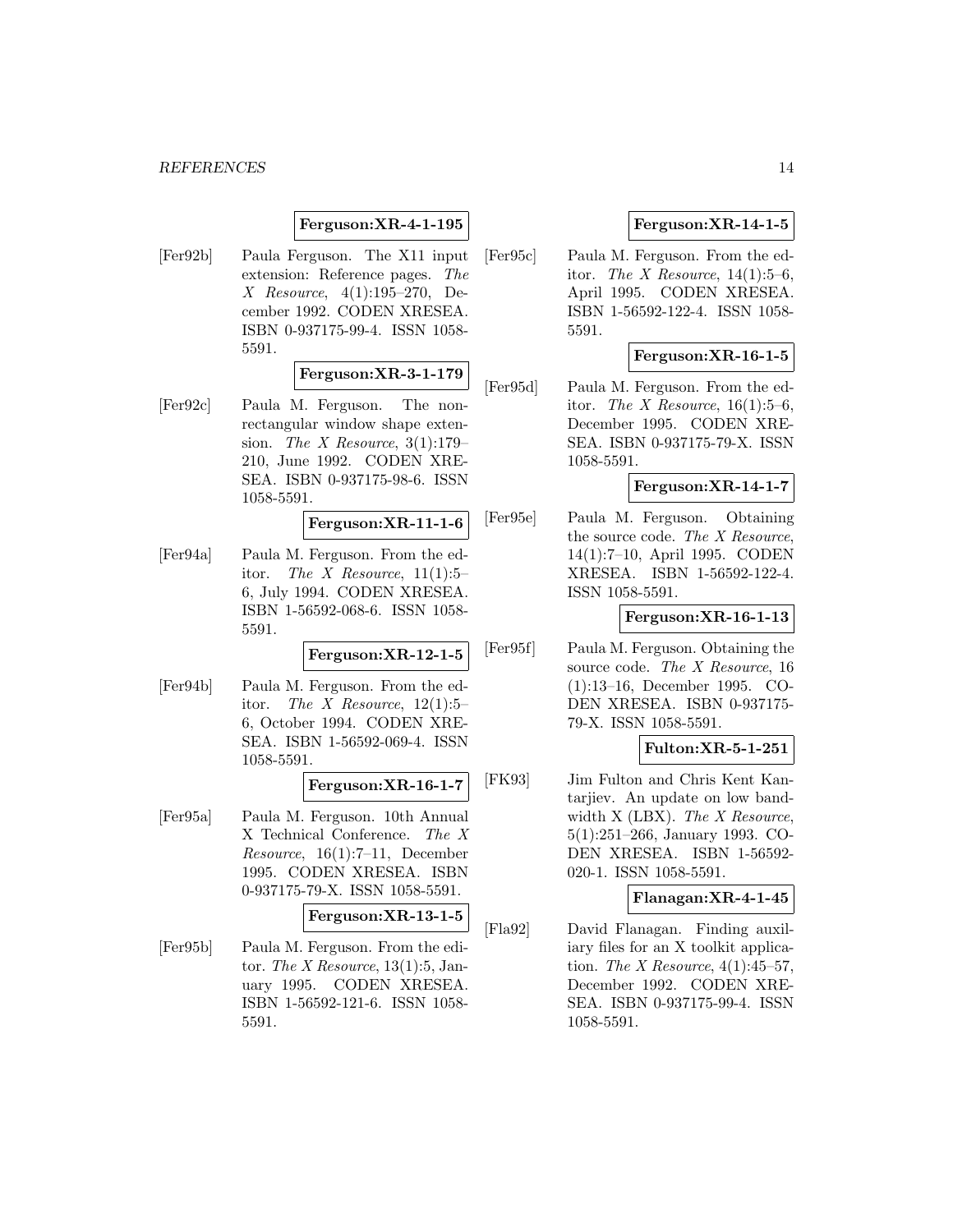#### **Flanagan:XR-8-1-87**

[Fla93a] David Flanagan. Widget architecture for data display. The X Resource, 8(1):87–100, October 1993. CODEN XRESEA. ISBN 1-56592-023-6. ISSN 1058-5591.

**Flanagan:XR-8-1-17**

[Fla93b] David Flanagan. The X user drawing figures with xfig. The X Resource, 8(1):17–27, October 1993. CODEN XRESEA. ISBN 1-56592-023-6. ISSN 1058-5591.

**Flanagan:XR-11-1-173**

[Fla94] David Flanagan. The XmtLayout widget: A tutorial. The X Resource, 11(1):173–204, July 1994. CODEN XRESEA. ISBN 1-56592-068-6. ISSN 1058-5591.

### **Flowers:XR-D-1-G**

[Flo94] Jim Flowers. X logical font description conventions: Version 1.5: Public review draft (with change bars against version 1.4): X consortium draft standard. The X Resource, Special issue  $D(1)$ : G–i–G–v, G–1–G–28, February 1994. CODEN XRESEA. ISBN 1-56592-071-6. ISSN 1058-5591.

### **Fortune:XR-9-1-135**

[For94] Erik Fortune. The X keyboard (XKB) extension: Overview and rationale. The X Resource,  $9(1)$ : 135–149, January 1994. CODEN XRESEA. ISBN 1-56592-066-X. ISSN 1058-5591.

### **Fulton:XR-9-1-181**

[FR94] Jim Fulton and Greg Renda. The network audio system: Make your applications sing (as well as dance)! The X Resource,  $9(1)$ : 181–194, January 1994. CODEN XRESEA. ISBN 1-56592-066-X. ISSN 1058-5591.

#### **Freedman:XR-14-1-13**

[Fre95] Matt Freedman. The X user: WILLOW—the Washington Information Looker-Upper Layered Over Windows. The X Resource, 14(1):13–31, April 1995. CODEN XRESEA. ISBN 1-56592-122-4. ISSN 1058-5591.

#### **Gaskins:XR-B-1-1a**

[Gas92] Tom Gaskins. Introduction to PEXlib. The X Resource, Special issue B(1):1–20, September 1992. CODEN XRESEA. ISBN 1-56592-050-3. ISSN 1058-5591.

**Gaskins:XR-8-1-121**

[Gas93] Tom Gaskins. The multi-buffering extension—smooth animation effortlessly. The X Resource,  $8(1)$ : 121–159, October 1993. CODEN XRESEA. ISBN 1-56592-023-6. ISSN 1058-5591.

### **Glauert:XR-D-1-I**

[GCGW94] Tim Glauert, Dave Carver, Jim Gettys, and David P. Wiggins. X synchronization extension: Public review draft: X consortium draft standard. The X Resource, Special issue  $D(1):H-i-H-iv$ , H 1–H–37, February 1994. CODEN XRESEA. ISBN 1-56592-071-6. ISSN 1058-5591.

### **Gemeinhart:XR-16-1-19**

[Gem95] Keith Gemeinhart. An elegant online help system for X/Motif programs. The X Resource,  $16(1)$ :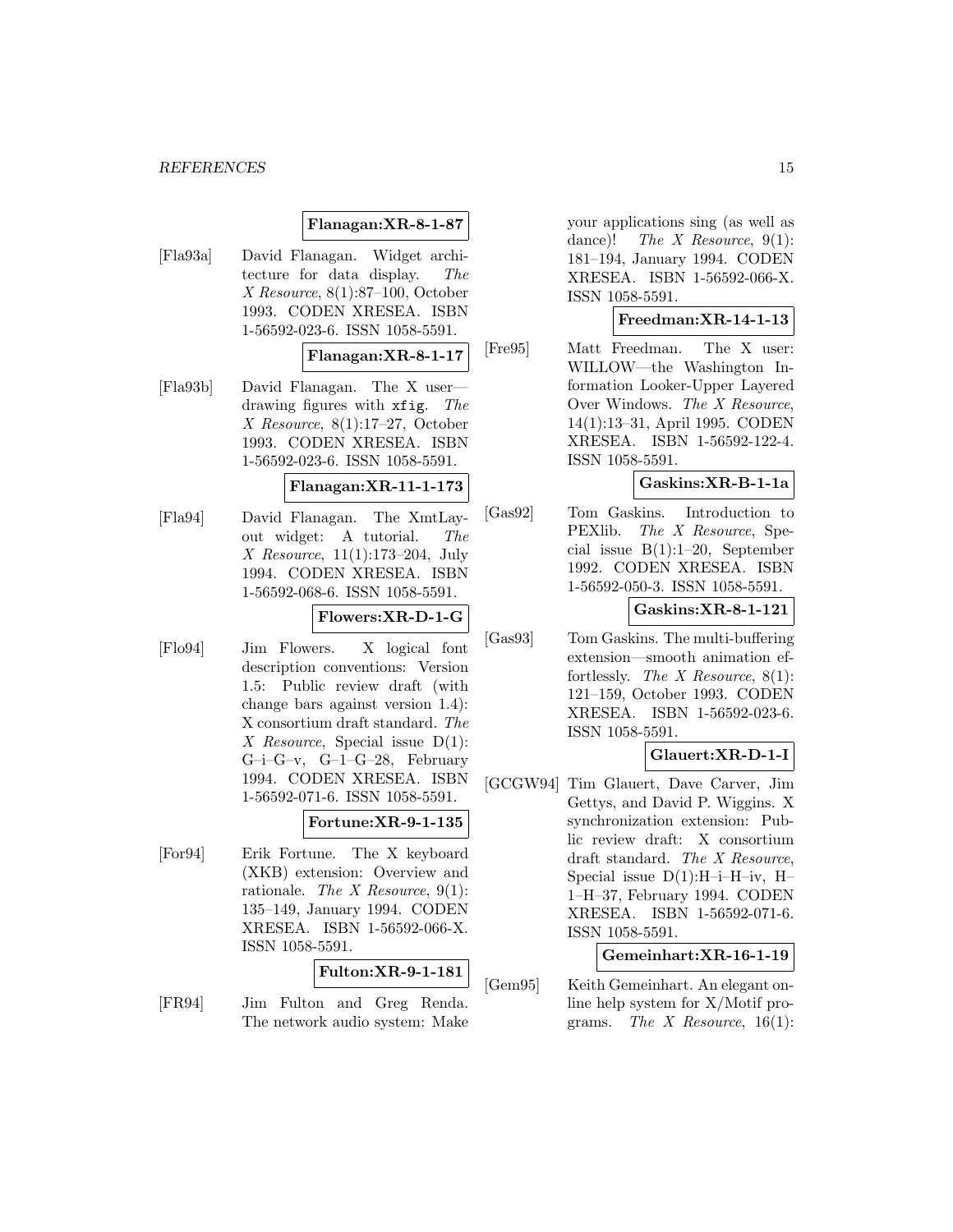19–30, December 1995. CODEN XRESEA. ISBN 0-937175-79-X. ISSN 1058-5591.

### **Gendler:XR-7-1-113**

[Gen93] Bruce Gendler. The Widget Method statistics package: Tools for monitoring and measuring method usage. The X Resource, 7(1):113–133, August 1993. CO-DEN XRESEA. ISBN 1-56592- 022-8. ISSN 1058-5591.

#### **Gildea:XR-4-1-15**

[Gil92] Stephen Gildea. The MIT X software distribution after release 5. The X Resource,  $4(1):15-18$ , December 1992. CODEN XRESEA. ISBN 0-937175-99-4. ISSN 1058- 5591.

#### **Gildea:XR-5-1-159**

[Gil93] Stephen Gildea. Multi-threaded Xlib. The X Resource,  $5(1)$ : 159–166, January 1993. CODEN XRESEA. ISBN 1-56592-020-1. ISSN 1058-5591.

#### **Gildea:XR-11-1-13**

[Gil94] Stephen Gildea. From the X consortium: Writing portable X code. The X Resource,  $11(1):13-$ 25, July 1994. CODEN XRESEA. ISBN 1-56592-068-6. ISSN 1058- 5591.

#### **Gourlay:XR-6-1-51**

[Gou93] Alastair Gourlay. Writing Motif widgets. The X Resource, 6 (1):51–78, March 1993. CODEN XRESEA. ISBN 1-56592-021-X. ISSN 1058-5591.

### **Gourlay:XR-10-1-63**

[Gou94] Alastair Gourlay. The one-minute manager: Custom Motif layout widgets made easy. The X Resource, 10(1):63-90, April 1994. CODEN XRESEA. ISBN 1- 56592-067-8. ISSN 1058-5591.

### **Grunwald:XR-0-1-184**

[GT91] Dirk Grunwald and Bryan Totty. Free Widget Foundation. The X Resource, 0(1):184–205, October 1991. CODEN XRESEA. ISBN 0-937175-79-X. ISSN 1058-5591.

#### **Harrison:XR-0-1-206**

[Har91] David Harrison. Wcl table widget. The X Resource,  $0(1):206-$ 214, October 1991. CODEN XRESEA. ISBN 0-937175-79-X. ISSN 1058-5591.

### **Harris:XR-4-1-39**

[Har92] Kathy Harris. The PEX interoperability center. The X Resource, 4(1):39–41, December 1992. CO-DEN XRESEA. ISBN 0-937175- 99-4. ISSN 1058-5591.

### **Hemmer:XR-6-1-153**

[Hem93] James J. Hemmer. Xhyper: A hypertext online help system. The X Resource, 6(1):153–164, March 1993. CODEN XRESEA. ISBN 1-56592-021-X. ISSN 1058-5591.

#### **Hesketh:XR-12-1-21**

[Hes94] Richard Hesketh. The X administrator: Configuration and administration of a scalable X-based UNIX service. The X Resource, 12(1):21–49, October 1994. CO-DEN XRESEA. ISBN 1-56592- 069-4. ISSN 1058-5591.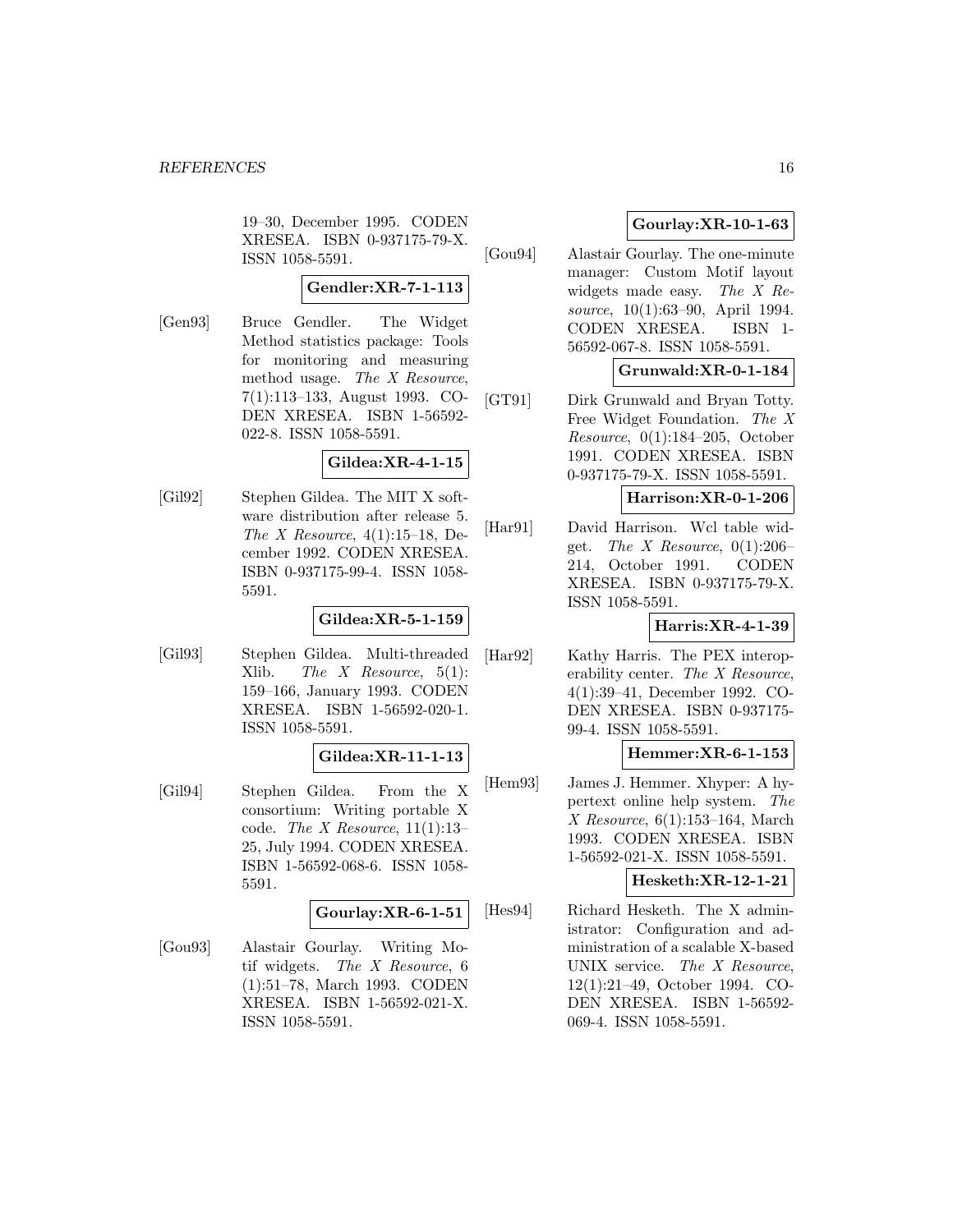### **Hare:XR-13-1-183**

[HS95] Larry Hare and Bob Shelley. PhotoKit: An XIE toolkit. The X Resource, 13(1):183–199, January 1995. CODEN XRESEA. ISBN 1-56592-121-6. ISSN 1058-5591.

#### **Humphrey:XR-5-1-53**

[Hum93] Steve Humphrey. A widget class extension for improved geometry management. The X Resource, 5 (1):53–66, January 1993. CODEN XRESEA. ISBN 1-56592-020-1. ISSN 1058-5591.

#### **Jacobi:XR-1-1-157**

[Jac92] Christian P. Jacobi. Migrating widgets. The X Resource,  $1(1)$ : 157–167, January 1992. CODEN XRESEA. ISBN 0-937175-96-X. ISSN 1058-5591.

**Jones:XR-3-1-55**

[Jon92] Oliver Jones. Multi-user application software using Xt. The X Resource, 3(1):55–76, June 1992. CODEN XRESEA. ISBN 0- 937175-98-6. ISSN 1058-5591.

### **Jones:XR-6-1-97**

[Jon93] Oliver Jones. Multidisplay software in X: A survey of architectures. The X Resource,  $6(1):97-$ 113, March 1993. CODEN XRE-SEA. ISBN 1-56592-021-X. ISSN 1058-5591.

### **Jones:XR-9-1-91**

[Jon94] Peter C. Jones. Xvan: A true multiple screen X server. The X Resource,  $9(1):91-104$ , January 1994. CODEN XRESEA. ISBN 1-56592-066-X. ISSN 1058-5591.

### **Karlton:XR-1-1-27**

[Kar92] Phil Karlton. Integrating the GL into the X environment: A high performance rendering extension working with and not against X. The X Resource,  $1(1):27-32$ , January 1992. CODEN XRESEA. ISBN 0-937175-96-X. ISSN 1058- 5591.

### **Kempf:XR-13-1-151**

[KBSW95] James Kempf, Sue Booker, Ethan Solomita, and Jackson Wong. Re-engineering the CDE/Motif graphical user interface for pens. The X Resource,  $13(1):151-168$ , January 1995. CODEN XRE-SEA. ISBN 1-56592-121-6. ISSN 1058-5591.

### **Kempf:XR-11-1-117**

[Kem94] James Kempf. Pseudoservers: A survey. The X Resource,  $11(1)$ : 117–125, July 1994. CODEN XRESEA. ISBN 1-56592-068-6. ISSN 1058-5591.

### **Kepple:XR-3-1-155**

[Kep92] Lawrence R. Kepple. A new paradigm for cross-platform automated GUI testing. The X Resource, 3(1):155–178, June 1992. CODEN XRESEA. ISBN 0- 937175-98-6. ISSN 1058-5591.

### **Kilgard:XR-9-1-73**

[KHLS94] Mark J. Kilgard, Simon Hui, Allen A. Leinwand, and Dave Spalding. X server multirendering for OpenGL and PEX. The X Resource, 9(1):73–88, January 1994. CODEN XRESEA. ISBN 1-56592-066-X. ISSN 1058- 5591.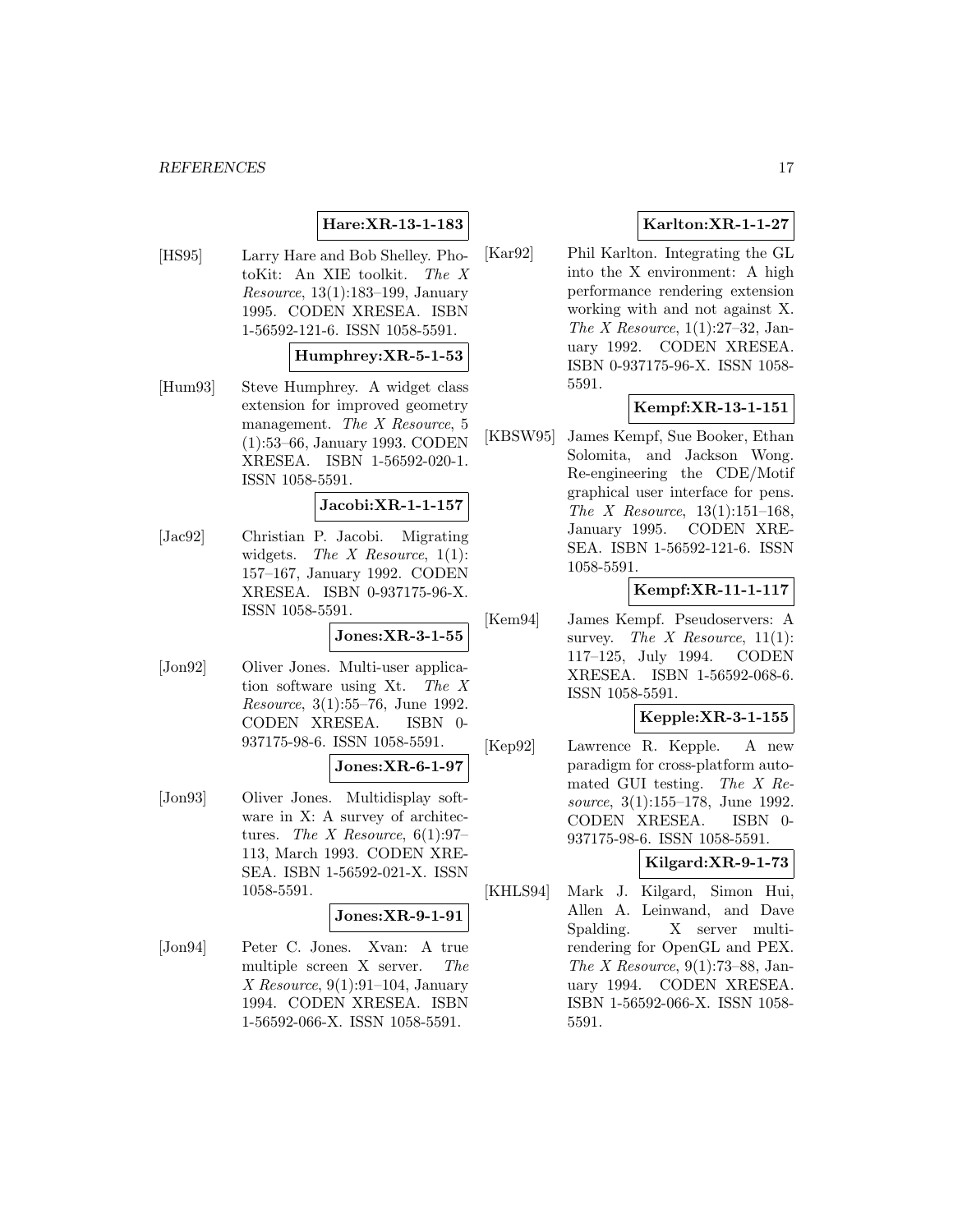### **Kilgard:XR-3-1-77**

[Kil92] Mark J. Kilgard. An extension for server instrumentation and tracing. The X Resource,  $3(1)$ :77-96, June 1992. CODEN XRESEA. ISBN 0-937175-98-6. ISSN 1058- 5591.

### **Kilgard:XR-13-1-41**

[Kil95] Mark J. Kilgard. D11: a highperformance protocol-optional, transport-optional window system with X11 compatibility and semantics. The X Resource, 13 (1):41–61, January 1995. CODEN XRESEA. ISBN 1-56592-121-6. ISSN 1058-5591.

### **Kempf:XR-5-1-203**

[KW93] James Kempf and Alan Wilson. Supporting mobile, penbased computing with X. The X *Resource*,  $5(1):203-211$ , January 1993. CODEN XRESEA. ISBN 1-56592-020-1. ISSN 1058-5591.

### **Lazear:XR-16-1-45**

[Laz95] Walter D. Lazear. Visualizing X Window System performance. The X Resource, 16(1):45–57, December 1995. CODEN XRESEA. ISBN 0-937175-79-X. ISSN 1058- 5591.

#### **LeHors:XR-12-1-135**

[Le 94] Arnaud Le Hors. The XPM format and library: A tutorial. The X Resource, 12(1):135–206, October 1994. CODEN XRESEA. ISBN 1-56592-069-4. ISSN 1058- 5591.

### **Lembree:XR-13-1-259**

[LE95] Rob Lembree and Ian Elliott. Loadable server architectures. The X Resource, 13(1):259–281, January 1995. CODEN XRE-SEA. ISBN 1-56592-121-6. ISSN 1058-5591.

### **Leon:XR-14-1-39**

[Léo95] Jean-Michel Léon. The Knvas widget: A 2D graphics framework. The X Resource,  $14(1):39-$ 58, April 1995. CODEN XRE-SEA. ISBN 1-56592-122-4. ISSN 1058-5591.

### **Lin:XR-1-1-191**

[Lin92a] Jin-Kun Lin. Virtual screen: A framework for task management. The X Resource,  $1(1):191-198$ , January 1992. CODEN XRE-SEA. ISBN 0-937175-96-X. ISSN 1058-5591.

#### **Linton:XR-1-1-109**

[Lin92b] Mark A. Linton. Implementing resolution independence on top of the X Window System. The X Resource,  $1(1):109-116$ , January 1992. CODEN XRESEA. ISBN 0-937175-96-X. ISSN 1058-5591.

### **Linton:XR-5-1-77**

[LP93] Mark Linton and Chuck Price. Building distributed user interfaces with Fresco. The X Resource, 5(1):77–87, January 1993. CODEN XRESEA. ISBN 1- 56592-020-1. ISSN 1058-5591.

### **Lemke:XR-1-2-131**

[LR92] David Lemke and David Rosenthal. Visualizing X. The X Resource, 2(1):131–153, April 1992.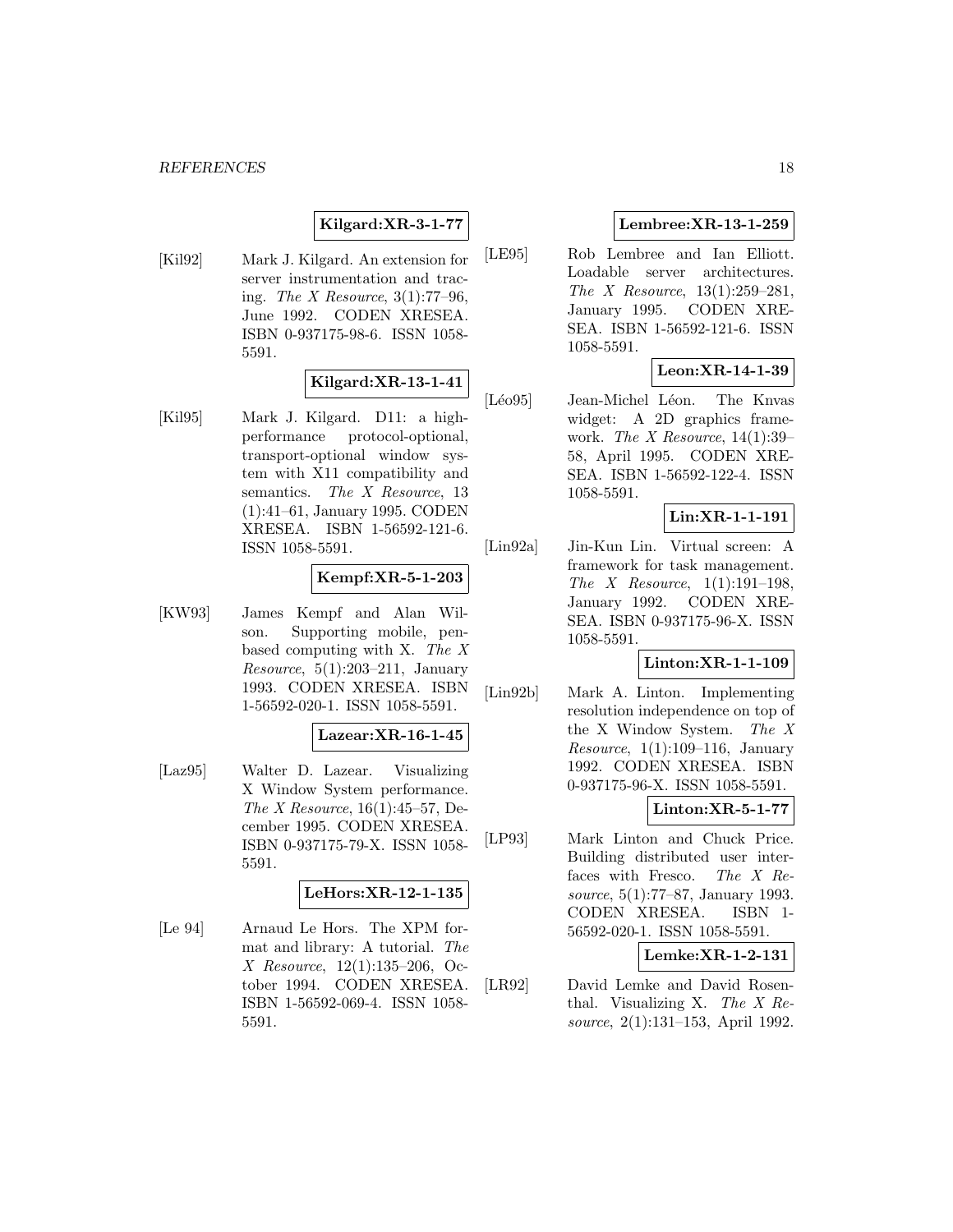CODEN XRESEA. ISBN 0- 937175-97-8. ISSN 1058-5591.

**Linton:XR-9-1-63**

[LTC94] Mark Linton, Steven Tang, and Steven Churchill. Redisplay in Fresco. The X Resource,  $9(1):63-$ 69, January 1994. CODEN XRE-SEA. ISBN 1-56592-066-X. ISSN 1058-5591.

## **Main:XR-9-1-167**

[Mai94] F. Beachley Main. The POSC/ Halliburton shared colormap system: Distributed management of X color resources. The X Resource, 9(1):167–179, January 1994. CODEN XRESEA. ISBN 1-56592-066-X. ISSN 1058-5591.

**Malacarne:XR-1-1-7**

[Mal92] Jeff Malacarne. Can you bet your life on X? using the X Window System for command and control displays. The X Resource,  $1(1):7-$ 25, January 1992. CODEN XRE-SEA. ISBN 0-937175-96-X. ISSN 1058-5591.

### **Manasse:XR-5-1-107**

[Man93] Mark S. Manasse. The Trestle Toolkit. The X Resource,  $5(1)$ : 107–112, January 1993. CODEN XRESEA. ISBN 1-56592-020-1. ISSN 1058-5591.

### **Mark:XR-11-1-205**

[Mar94a] Graham A. Mark. A tutorial introduction to Tcl and Tk. The X Resource, 11(1):205–248, July 1994. CODEN XRESEA. ISBN 1-56592-068-6. ISSN 1058-5591.

### **Marks:XR-9-1-155**

[Mar94b] Stuart W. Marks. Inter-client communication in X11R6 and beyond. The X Resource,  $9(1)$ : 155–161, January 1994. CODEN XRESEA. ISBN 1-56592-066-X. ISSN 1058-5591.

### **McCormack:XR-D-1-A**

[MAS94] Joel McCormack, Paul Asente, and Ralph R. Swick. X toolkit intrinsics — C language interface: X window system: X version 11, release 6: Public review draft: X consortium draft standard. The X Resource, Special issue  $D(1):A-i-A-x$ ,  $A-1-A-71$ , February 1994. CODEN XRE-SEA. ISBN 1-56592-071-6. ISSN 1058-5591.

### **Marks:XR-5-1-149**

[MC93] Stuart W. Marks and Laurence P. G. Cable. Trace analysis of the X Window System protocol. The X Resource, 5(1):149–158, January 1993. CODEN XRESEA. ISBN 1-56592-020-1. ISSN 1058- 5591.

### **McGregor:XR-0-1-95**

[McG91] Scott McGregor. Prescient agents: A Radar O'Reilly for your desktop. The X Resource,  $0(1)$ : 95–111, October 1991. CODEN XRESEA. ISBN 0-937175-79-X. ISSN 1058-5591.

### **McGregor:XR-1-2-93**

[McG92] Scott McGregor. Designing for usability. The X Resource,  $2(1):93-$ 105, April 1992. CODEN XRE-SEA. ISBN 0-937175-97-8. ISSN 1058-5591.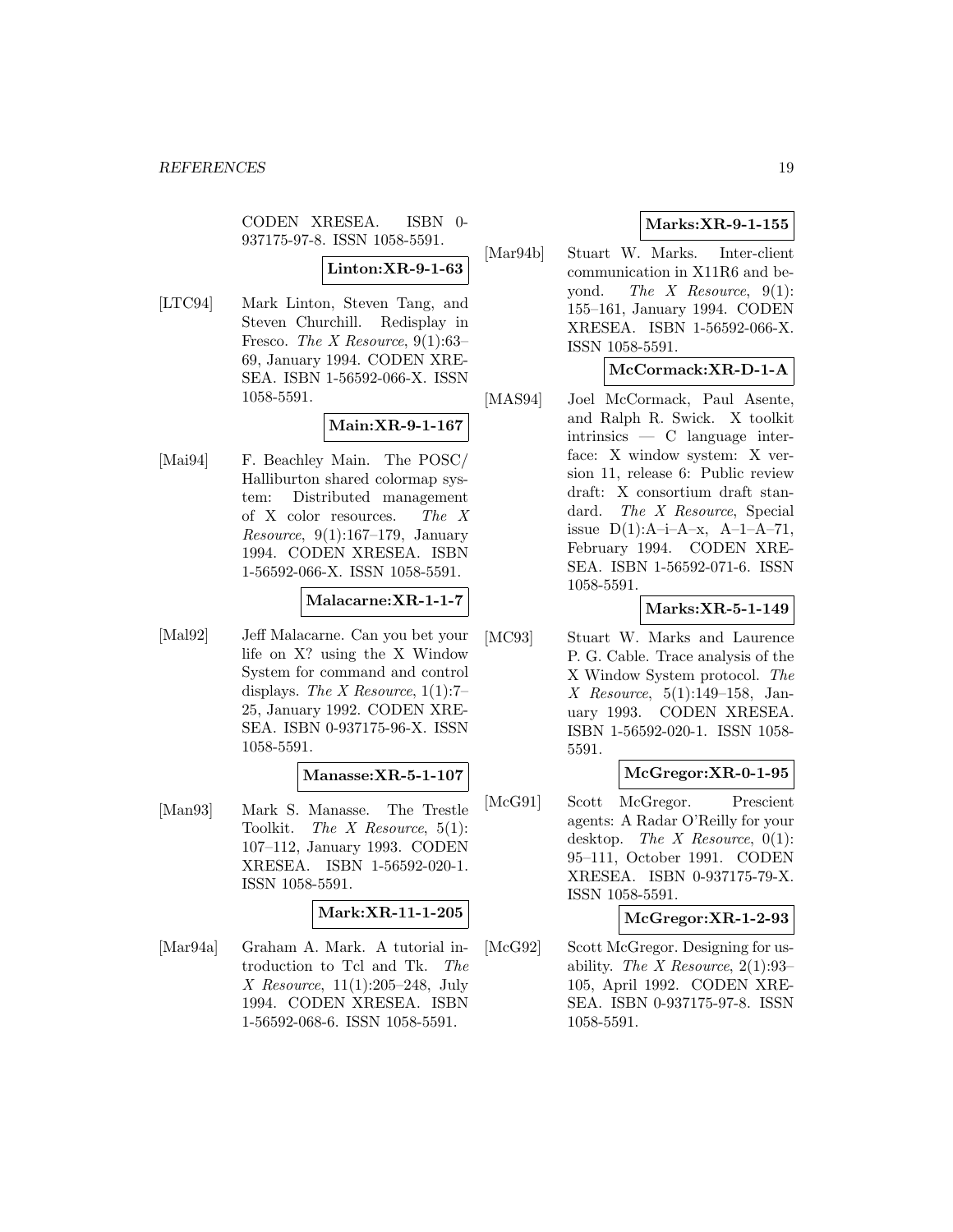### **Menges:XR-5-1-129**

[Men93] John Menges. The X engine library: A C++ library for constructing X pseudo-servers. The  $X$ *Resource*,  $5(1):129-141$ , January 1993. CODEN XRESEA. ISBN 1-56592-020-1. ISSN 1058-5591.

#### **Meyers:XR-9-1-211**

[Mey94] Nathan Meyers. New font technology for X11R6: Changes for R6 increase font rendering capabilities, improve performance, and enable licensing. The X *Resource*,  $9(1):211-227$ , January 1994. CODEN XRESEA. ISBN 1-56592-066-X. ISSN 1058-5591.

**McCormack:XR-9-1-89**

[MMG94] Joel McCormack, Bob McNamara, and Chris Gianos. The smart frame buffer goes Hollywood. The X Resource,  $9(1):89-$ 90, January 1994. CODEN XRE-SEA. ISBN 1-56592-066-X. ISSN 1058-5591.

#### **McNutt:XR-1-2-14**

[MO92] Dinah McNutt and Miles O'Neal. The X administrator: Font formats and utilities. The X Resource, 2(1):14–34, April 1992. CODEN XRESEA. ISBN 0- 937175-97-8. ISSN 1058-5591.

### **Mor:XR-6-1-21**

[Mor93] Ralph Mor. From the X Consortium: PEXlib: A new 3-D graphics API for the X window system. The X Resource,  $6(1):21-25$ , March 1993. CODEN XRESEA. ISBN 1-56592-021-X. ISSN 1058- 5591.

### **Mor:XR-D-1-C**

[Mor94a] Ralph Mor. Inter-client exchange (ICE) library: Public review draft: X consortium draft standard. The X Resource, Special issue  $D(1)$ :C-i-C-iii, C-1-C-28, February 1994. CODEN XRE-SEA. ISBN 1-56592-071-6. ISSN 1058-5591.

### **Mor:XR-D-1-E**

[Mor94b] Ralph Mor. X session management library: Public review draft: X consortium draft standard. The X Resource, Special issue D(1):E– i–E–iv, E–1–E–27, February 1994. CODEN XRESEA. ISBN 1- 56592-071-6. ISSN 1058-5591.

### **Mandel:XR-13-1-235**

[MST95] Eric Mandel, Ralph Swick, and Doug Tody. The X public access mechanism: Software cooperation for space science and beyond. The X Resource, 13(1):235–244, January 1995. CODEN XRESEA. ISBN 1-56592-121-6. ISSN 1058- 5591.

### **Nath:XR-9-1-23**

[Nat94] Satyajit Nath. Zero-defect widgets: A formal approach to testing Xt-based toolkits. The X Resource, 9(1):23-33, January 1994. CODEN XRESEA. ISBN 1- 56592-066-X. ISSN 1058-5591.

#### **Nelson:XR-13-1-107**

[Nel95] Chris Nelson. OpenDoc and its architecture. The X Resource, 13 (1):107–126, January 1995. CO-DEN XRESEA. ISBN 1-56592- 121-6. ISSN 1058-5591.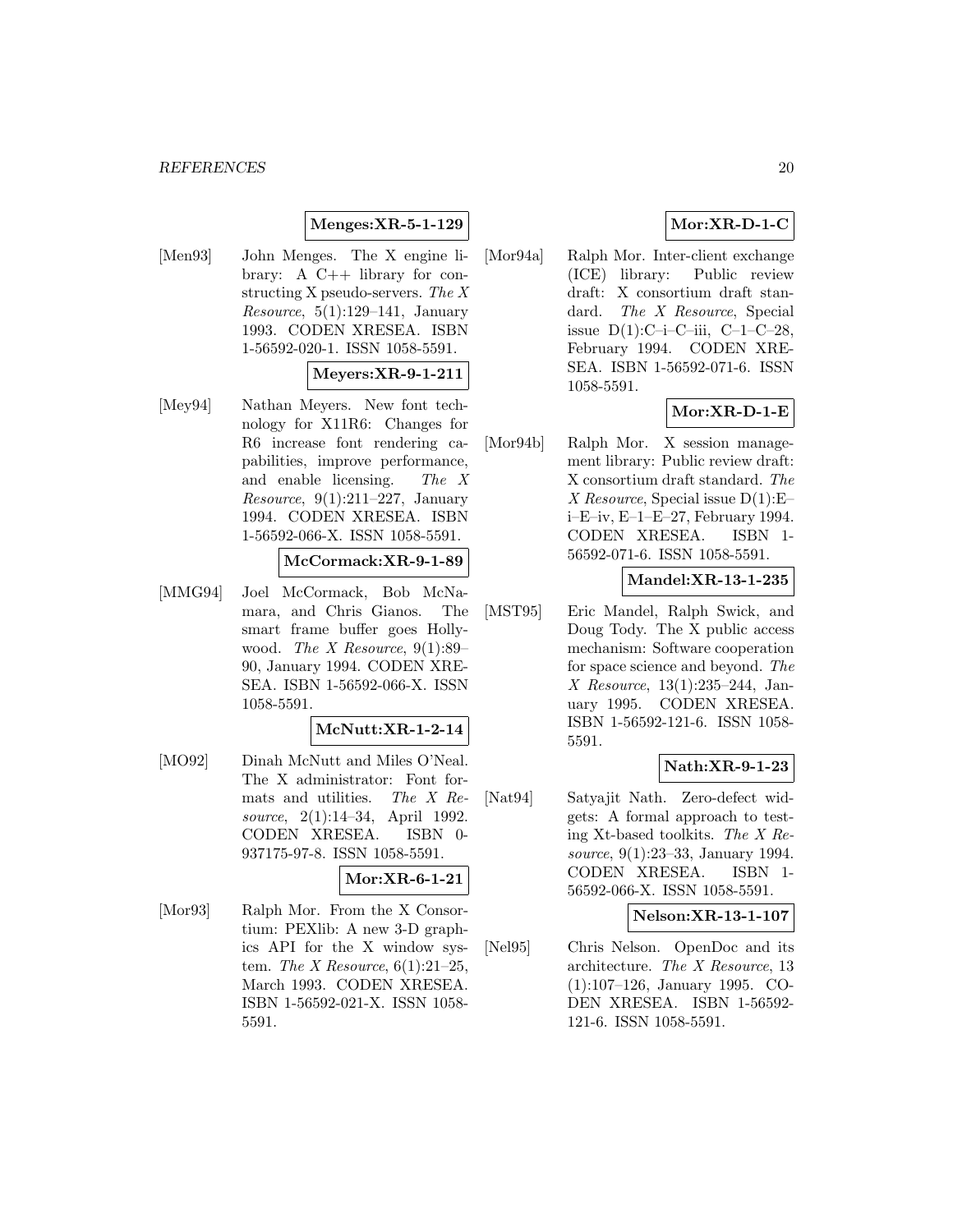### **Newman:XR-1-1-49**

[New92] Todd Newman. How not to implement overlays in X. The X Resource,  $1(1):49-60$ , January 1992. CODEN XRESEA. ISBN 0-937175-96-X. ISSN 1058-5591.

**Newmarch:XR-13-1-93**

[New95a] Jan Newmarch. Embedding of X applications. The X Resource, 13 (1):93–105, January 1995. CO-DEN XRESEA. ISBN 1-56592- 121-6. ISSN 1058-5591.

#### **Newmarch:XR-15-1-19**

[New95b] Jan Newmarch. The X user: XScript—shell programming with X. The X Resource, 15(1):19–34, July 1995. CODEN XRESEA. ISBN 1-56592-140-2. ISSN 1058- 5591.

### **Narita:XR-D-1-H**

[NH94] Masahiko Narita and Hideki Hiura. The input method protocol: Public review draft: X consortium draft standard. The X Resource, Special issue  $D(1)$ : H–i–H–iv, H–1–H–37, February 1994. CODEN XRESEA. ISBN 1-56592-071-6. ISSN 1058-5591.

#### **Niemeyer:XR-16-1-77**

[Nie95] Pat Niemeyer. Exploring Java: A tutorial introduction. The X Resource, 16(1):77–102, December 1995. CODEN XRESEA. ISBN 0-937175-79-X. ISSN 1058-5591.

#### **Nisewanger:XR-5-1-143**

[Nis93] Jeff Nisewanger. The X file system. The X Resource,  $5(1)$ : 143–148, January 1993. CODEN

XRESEA. ISBN 1-56592-020-1. ISSN 1058-5591.

#### **Neville-Neil:XR-8-1-69**

[NN93] George V. Neville-Neil. Current efforts in client/server audio. The X Resource, 8(1):69–86, October 1993. CODEN XRESEA. ISBN 1-56592-023-6. ISSN 1058-5591.

**Netousek:XR-11-1-127**

[NP94] Thomas K. Netousek and Christoph G. Prinz. A window watcher for X: Control of X clients by spoken words. The X Resource, 11 (1):127–142, July 1994. CODEN XRESEA. ISBN 1-56592-068-6. ISSN 1058-5591.

#### **Masahiko:XR-10-1-125**

[NS94] Masahiko Narita and Makiko Shimamura. Overview of the input method protocol. The X Resource, 10(1):125–139, April 1994. CODEN XRESEA. ISBN 1- 56592-067-8. ISSN 1058-5591.

**Nye:XR-0-1-31**

[Nye91] Adrian Nye. The X administrator: Building X11R5 in limited disk space. The X Resource, 0 (1):31–35, October 1991. CODEN XRESEA. ISBN 0-937175-79-X. ISSN 1058-5591.

### **Nye:XR-7-1-65**

[Nye93] Adrian Nye. X application debugging. The X Resource,  $7(1):65-78$ , August 1993. CODEN XRESEA. ISBN 1-56592-022-8. ISSN 1058- 5591.

### **Nye:XR-10-1-5**

[Nye94] Adrian Nye. From the editor. The X Resource,  $10(1)$ :5–6, April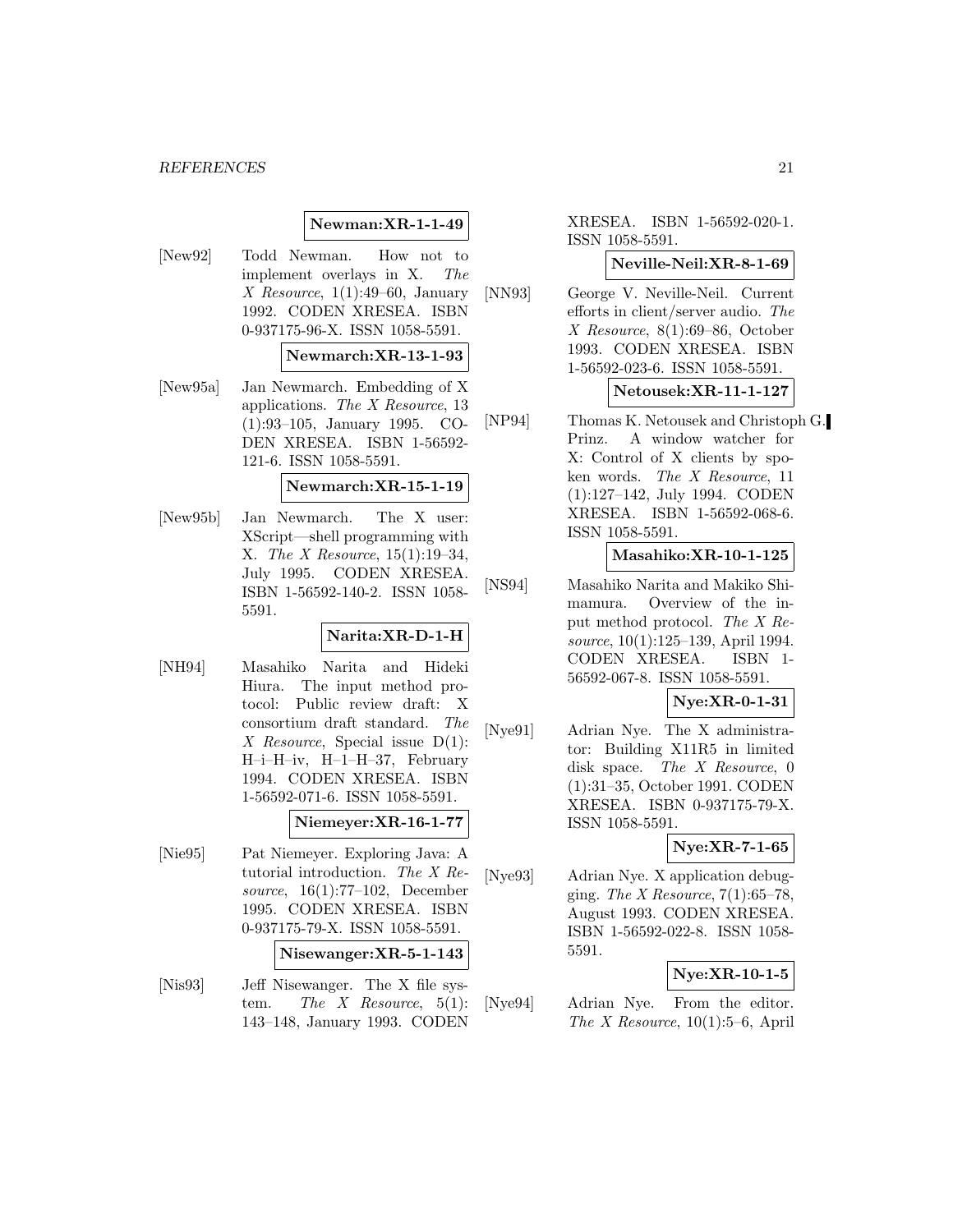1994. CODEN XRESEA. ISBN 1-56592-067-8. ISSN 1058-5591.

**Nye:XR-15-1-5**

[Nye95a] Adrian Nye. From the editor. The X Resource,  $15(1):5-6$ , July 1995. CODEN XRESEA. ISBN 1-56592-140-2. ISSN 1058-5591.

$$
Nye:XR-15-1-7
$$

[Nye95b] Adrian Nye. Motif '95 and CDE developers conference. The X Resource, 15(1):7–11, July 1995. CODEN XRESEA. ISBN 1- 56592-140-2. ISSN 1058-5591.

#### **Nye:XR-15-1-13**

[Nye95c] Adrian Nye. Obtaining the source code. The X Resource,  $15(1):13-$ 16, July 1995. CODEN XRESEA. ISBN 1-56592-140-2. ISSN 1058- 5591.

### **ONeal:XR-4-1-19**

[O'N92] Miles O'Neal. The X administrator: Taming the X display manager. The X Resource,  $4(1):19-34$ , December 1992. CODEN XRE-SEA. ISBN 0-937175-99-4. ISSN 1058-5591.

### **ONeal:XR-7-1-23**

[O'N93] Miles O'Neal. The X user: xrdb and screen-specific resources. The X Resource,  $7(1):23-26$ , August 1993. CODEN XRESEA. ISBN 1-56592-022-8. ISSN 1058-5591.

### **Ousterhout:XR-5-1-113**

[Ous93] John Ousterhout. Hypergraphics and hypertext in Tk. The X Resource,  $5(1):113-127$ , January 1993. CODEN XRESEA. ISBN 1-56592-020-1. ISSN 1058-5591.

### **Packard:XR-1-1-199**

[Pac92] Keith Packard. Using XTrap to help people with manual disabilities. The X Resource,  $1(1)$ : 199–211, January 1992. CODEN XRESEA. ISBN 0-937175-96-X. ISSN 1058-5591.

### **Packard:XR-5-1-67**

[Pac93] Keith Packard. The layout widget: A hierarchical constraint based widget. The X Resource, 5 (1):67–76, January 1993. CODEN XRESEA. ISBN 1-56592-020-1. ISSN 1058-5591.

### **Packard:XR-9-1-121**

[Pac94] Keith Packard. Designing LBX: An experiment based standard. The X Resource,  $9(1):121-133$ , January 1994. CODEN XRE-SEA. ISBN 1-56592-066-X. ISSN 1058-5591.

### **Packard:XR-13-1-127**

[Pac95] Keith Packard. A pseudo-root extension: X Window System nesting on a budget. The X Resource, 13(1):127–132, January 1995. CODEN XRESEA. ISBN 1-56592-121-6. ISSN 1058-5591.

### **Parisi:XR-0-1-71**

[Par91] Tony Parisi. X and MS-Windows: Notes on portability. The X Resource, 0(1):71–80, October 1991. CODEN XRESEA. ISBN 0- 937175-79-X. ISSN 1058-5591.

### **Peterson:XR-3-1-121**

[PC92] Chris D. Peterson and Sharon E. Chang. Improving X application performance. The X Resource, 3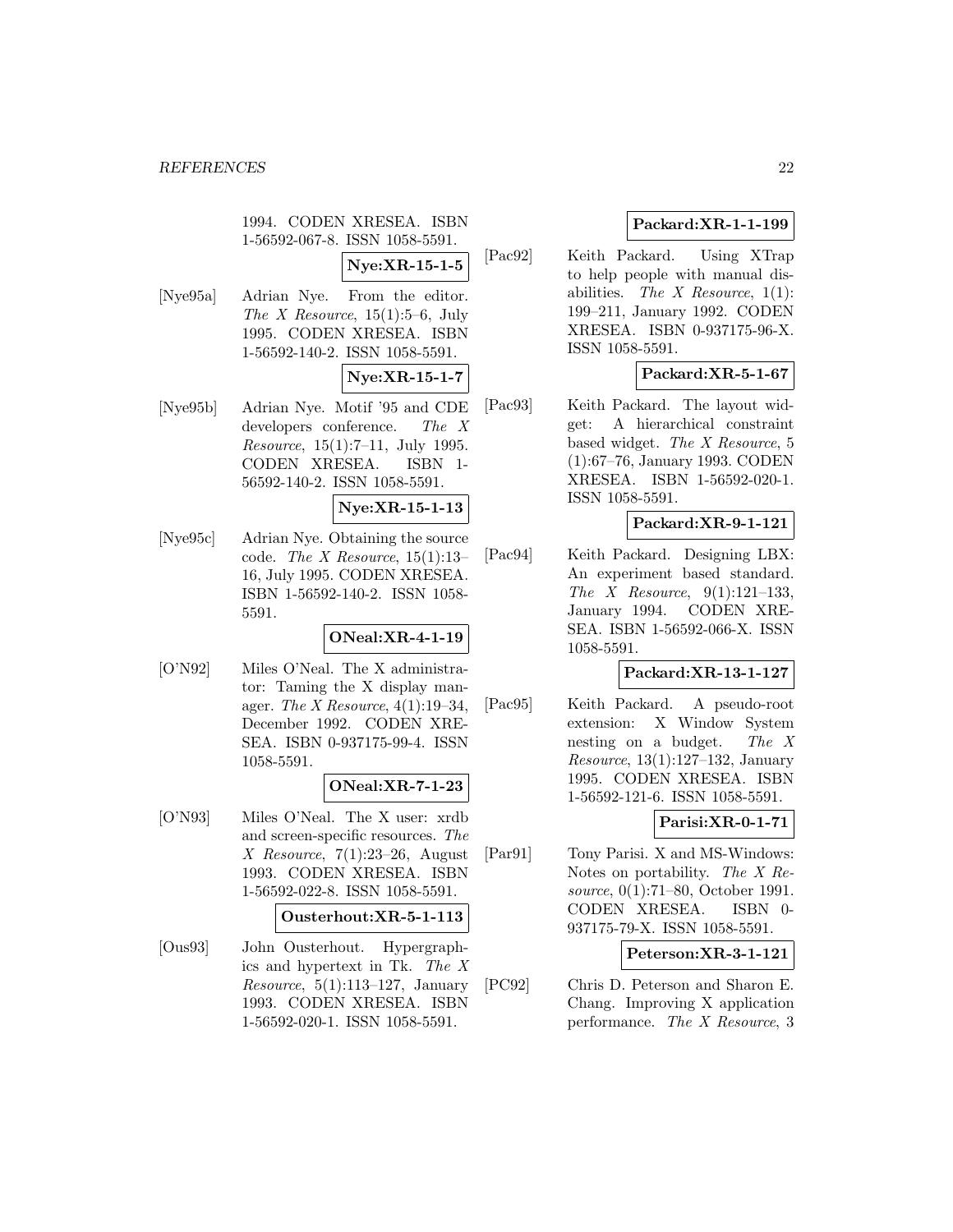(1):121–136, June 1992. CODEN XRESEA. ISBN 0-937175-98-6. ISSN 1058-5591.

**Pearce:XR-3-1-35**

[Pea92] Eric Pearce. The X administrator: Managing font servers. The X Resource,  $3(1):35-46$ , June 1992. CODEN XRESEA. ISBN 0-937175-98-6. ISSN 1058-5591.

### **Peterson:XR-0-1-154**

[Pet91a] Chris D. Peterson. editres-A graphical resource editor for users and programmers. The X Resource, 0(1):154–171, October 1991. CODEN XRESEA. ISBN 0-937175-79-X. ISSN 1058-5591.

### **Peterson:XR-0-1-172**

[Pet91b] Chris D. Peterson. editres manpage. The X Resource,  $0(1)$ : 172–178, October 1991. CODEN XRESEA. ISBN 0-937175-79-X. ISSN 1058-5591.

#### **Peterson:XR-0-1-179**

[Pet91c] Chris D. Peterson. editresprotocol. The X Resource,  $0(1)$ : 179–183, October 1991. CODEN XRESEA. ISBN 0-937175-79-X. ISSN 1058-5591.

### **Phelps:XR-10-1-33**

[Phe94] Thomas A. Phelps. The X user: TkMan—A man born again. The X Resource, 10(1):33–46, April 1994. CODEN XRESEA. ISBN 1-56592-067-8. ISSN 1058-5591.

### **Pinkerton:XR-12-1-93**

[Pin94] Glenn Pinkerton. Event-free structured graphics in the X environment. The X Resource,  $12(1)$ : 93–119, October 1994. CODEN XRESEA. ISBN 1-56592-069-4. ISSN 1058-5591.

### **Price:XR-9-1-47**

[Pri94] Chuck Price. Extending Xt to support CORBA-based embedding. The X Resource,  $9(1):47-$ 61, January 1994. CODEN XRE-SEA. ISBN 1-56592-066-X. ISSN 1058-5591.

### **Punkka:XR-13-1-201**

[Pun95] Veikko Punkka. Intelligent reusable user interface components. The X Resource,  $13(1)$ : 201–215, January 1995. CODEN XRESEA. ISBN 1-56592-121-6. ISSN 1058-5591.

### **Pong:XR-10-1-113**

[PZL94] Man-Chi Pong, Youngguang Zhang, and Pak-Keung Lai. The HBF font format: Optimizing fixed-pitch font support. The X Resource, 10(1):113–123, April 1994. CODEN XRESEA. ISBN 1-56592-067-8. ISSN 1058-5591.

### **Quercia:XR-11-1-27**

[Que94] Valerie Quercia. The X user: The fvwm window manager. The X *Resource*,  $11(1):27-50$ , July 1994. CODEN XRESEA. ISBN 1- 56592-068-6. ISSN 1058-5591.

#### **Raney:XR-11-1-59**

[Ran94] Scott Raney. Interactive GUI development environments: A comparison of Tcl/Tk, the desktop Kornshell, and MetaCard. The X Resource, 11(1):59–89, July 1994. CODEN XRESEA. ISBN 1- 56592-068-6. ISSN 1058-5591.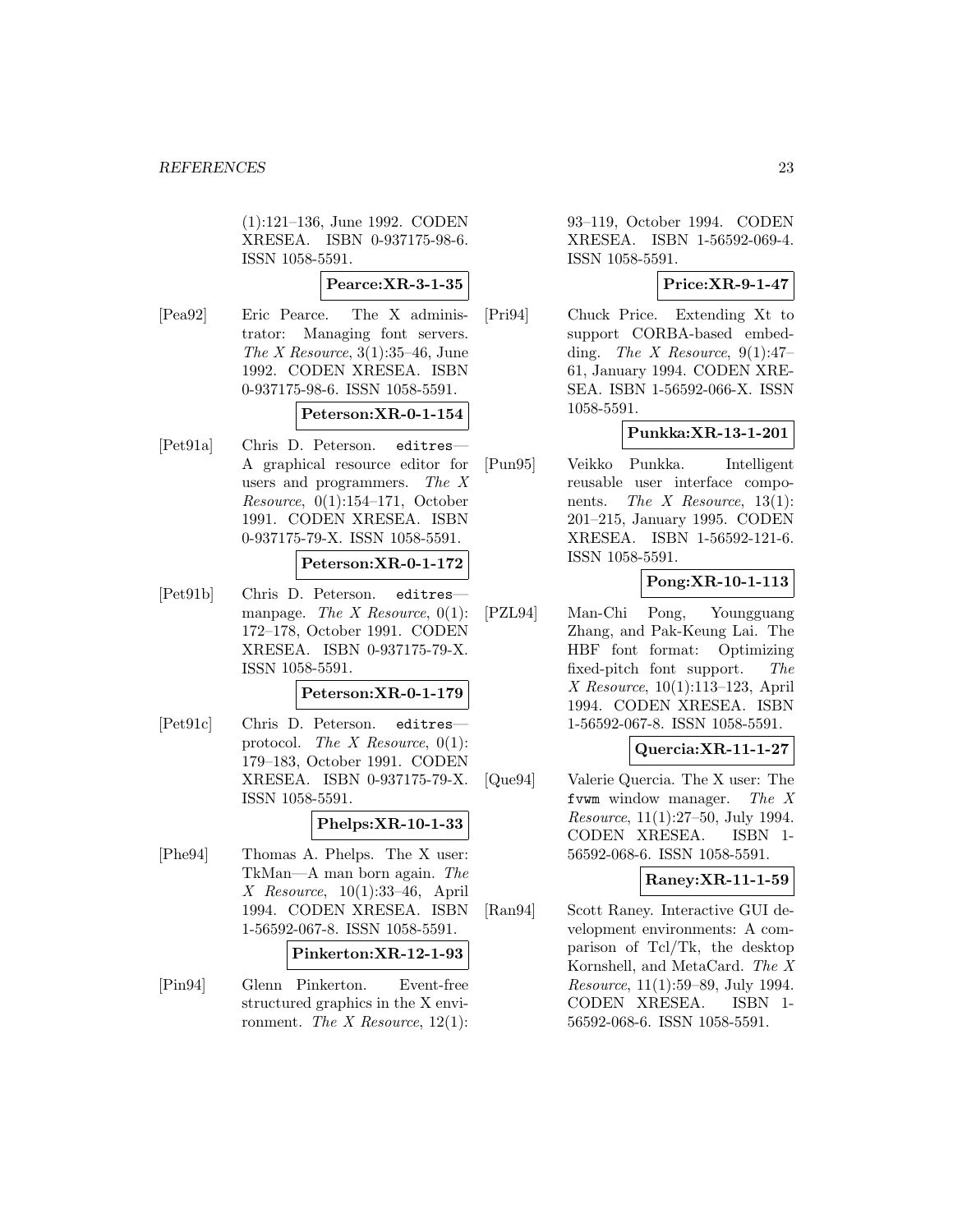### **Rand:XR-16-1-31**

[Ran95] Douglas S. Rand. GoldenGate: Automatic conversion and the MediaWarehouse. The X Resource, 16(1):31–44, December 1995. CODEN XRESEA. ISBN 0-937175-79-X. ISSN 1058-5591.

#### **Raves:XR-1-1-33**

[Rav92] William Raves. A PostScript X server. The X Resource,  $1(1):33-$ 47, January 1992. CODEN XRE-SEA. ISBN 0-937175-96-X. ISSN 1058-5591.

### **Rawal:XR-1-1-133**

[Raw92] Kuntal Rawal. A macro facility for X: Object specific event simulation. The X Resource,  $1(1)$ : 133–142, January 1992. CODEN XRESEA. ISBN 0-937175-96-X. ISSN 1058-5591.

### **Rand:XR-5-1-89**

[RB93] Douglas S. Rand and Gilles Benati. Melding OSF/Motif, C++ and the intrinsics. The X *Resource*,  $5(1):89-106$ , January 1993. CODEN XRESEA. ISBN 1-56592-020-1. ISSN 1058-5591.

**Rennison:XR-1-1-213**

[RBKL92] Earl Rennison, Rusti Baker, Doohyun David Kim, and Young-Hwan Lim. MuX: An X coexistent, time-based multimedia I/O server. The X Resource,  $1(1)$ : 213–233, January 1992. CODEN XRESEA. ISBN 0-937175-96-X. ISSN 1058-5591.

#### **S:XR-10-1-157**

[RC94a] Douglas S. Rand and Ellis Cohen. Automatic pop-up menus in Motif. The X Resource,  $10(1):157-$ 163, April 1994. CODEN XRE-SEA. ISBN 1-56592-067-8. ISSN 1058-5591.

#### **S:XR-10-1-91**

[RC94b] Douglas S. Rand and Ellis Cohen. The Motif 2.0 uniform transfer model: Unifying selection, clipboard and drag and drop. The X Resource, 10(1):91–111, April 1994. CODEN XRESEA. ISBN 1-56592-067-8. ISSN 1058-5591.

**Rechsteiner:XR-6-1-183**

[RG93] Hubert Rechsteiner and Fran cois Grize. The font handler package. The X Resource,  $6(1):183-$ 216, March 1993. CODEN XRE-SEA. ISBN 1-56592-021-X. ISSN 1058-5591.

#### **Richardson:XR-13-1-133**

[Ric95] Tristan Richardson. Teleporting: Mobile X sessions. The X Resource, 13(1):133–140, January 1995. CODEN XRESEA. ISBN 1-56592-121-6. ISSN 1058-5591.

### **Rosenthal:XR-D-1-F**

[RM94] David Rosenthal and Stuart W. Marks. Inter-client communication conventions manual: Version 2.0: Public review draft (with change bars against version 1.1): X consortium draft standard. The X Resource, Special issue  $D(1)$ : F–i–F–viii, F–1–F–61, February 1994. CODEN XRESEA. ISBN 1-56592-071-6. ISSN 1058-5591.

#### **Richards:XR-7-1-33**

[RMR93] W. Keith Richards, Elizabeth D. Mynatt, and Tom Rodriguez. The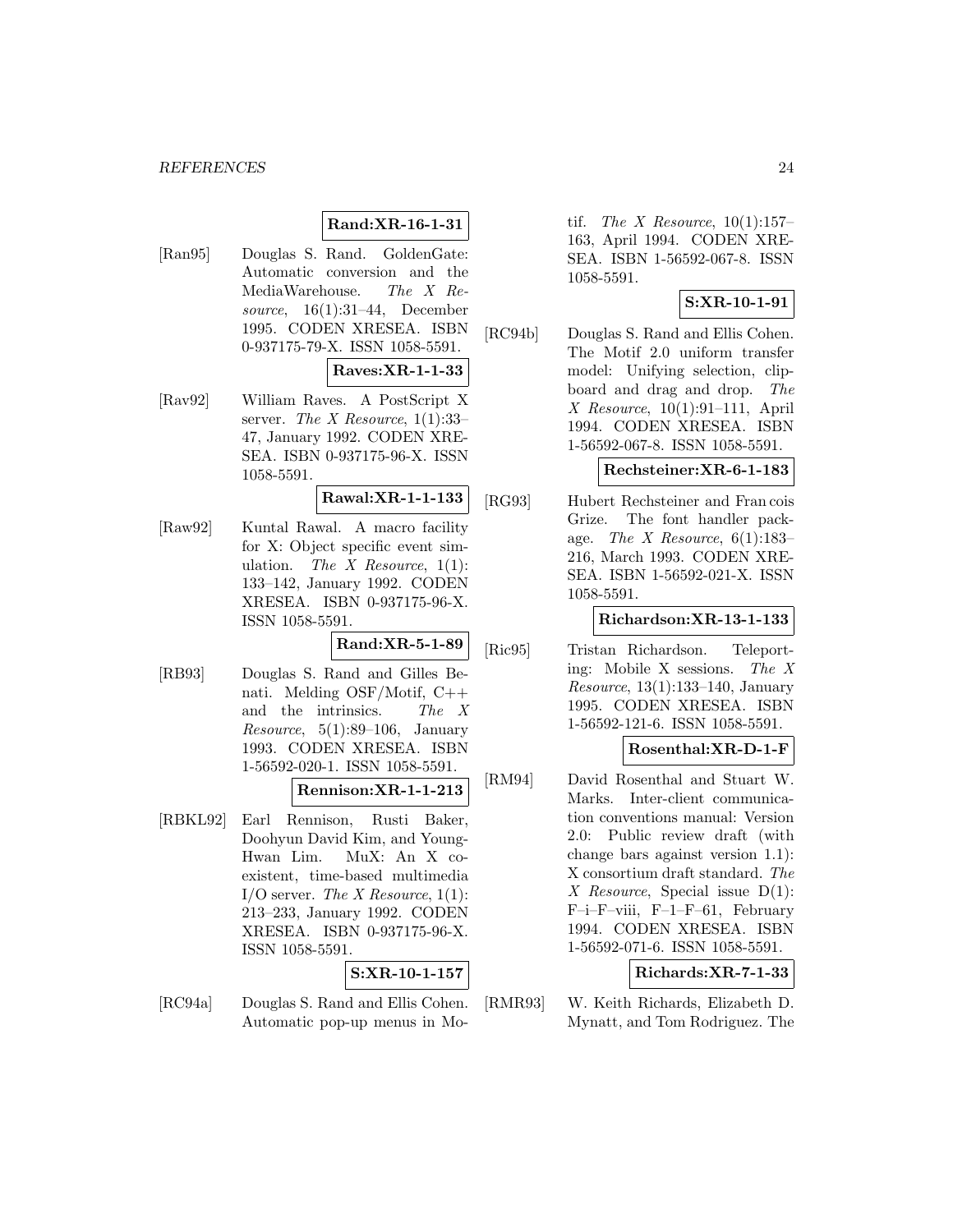Mercator Project: A nonvisual interface to the X window system. The X Resource,  $7(1):33-53$ , August 1993. CODEN XRESEA. ISBN 1-56592-022-8. ISSN 1058- 5591.

**Ross:XR-7-1-55**

[Ros93] George D. M. Ross. Managing X in a large distributed environment. The X Resource,  $7(1):55-$ 64, August 1993. CODEN XRE-SEA. ISBN 1-56592-022-8. ISSN 1058-5591.

**Scheifler:XR-D-1-B**

[SB94] Robert Scheifler and Jordan Brown. Inter-client exchange (ICE) proposal: Public review draft: X consortium draft standard. *The X Resource*, Special issue  $D(1):B-i-B-iii$ ,  $B-1-B-15$ , February 1994. CODEN XRE-SEA. ISBN 1-56592-071-6. ISSN 1058-5591.

#### **Scheifler:XR-0-1-7**

[Sch91] Bob Scheifler. From the X Consortium: What's new in Release 5. The X Resource, 0(1):7–15, October 1991. CODEN XRESEA. ISBN 0-937175-79-X. ISSN 1058- 5591.

#### **Scheifler:XR-1-2-8**

[Sch92] Bob Scheifler. From the X Consortium: Current projects. The X Resource, 2(1):8–13, April 1992. CODEN XRESEA. ISBN 0- 937175-97-8. ISSN 1058-5591.

**Scheifler:XR-7-1-13**

[Sch93a] Robert Scheifler. From the X consortium: Buddy, can you spare an

RPC? The X Resource,  $7(1):13-$ 17, August 1993. CODEN XRE-SEA. ISBN 1-56592-022-8. ISSN 1058-5591.

### **Schmidgall:XR-6-1-127**

[Sch93b] Jay D. Schmidgall. Implementing context help in Motif. The X Resource, 6(1):127–139, March 1993. CODEN XRESEA. ISBN 1-56592-021-X. ISSN 1058-5591.

**Scheifler:XR-10-1-13**

[Sch94a] Bob Scheifler. From the X consortium: What's new in R6. The X Resource, 10(1):13–31, April 1994. CODEN XRESEA. ISBN 1-56592-067-8. ISSN 1058-5591.

**Scheifler:XR-12-1-15**

[Sch94b] Bob Scheifler. From the X Consortium: X changes, changes X. The X Resource,  $12(1):15-20$ , October 1994. CODEN XRESEA. ISBN 1-56592-069-4. ISSN 1058- 5591.

#### **Scheifler:XR-9-1-153**

[Sch94c] Bob Scheifler. X Consortium, Inc.: A status report. The X Resource, 9(1):153, January 1994. CODEN XRESEA. ISBN 1- 56592-066-X. ISSN 1058-5591.

**Scheifler:XR-13-1-177**

[Sch95a] Bob Scheifler. X Consortium status report. The X Resource, 13 (1):177, January 1995. CODEN XRESEA. ISBN 1-56592-121-6. ISSN 1058-5591.

#### **Schmidgall:XR-14-1-59**

[Sch95b] Jay D. Schmidgall. Tickling fvwm: Extending Tk as an fvwm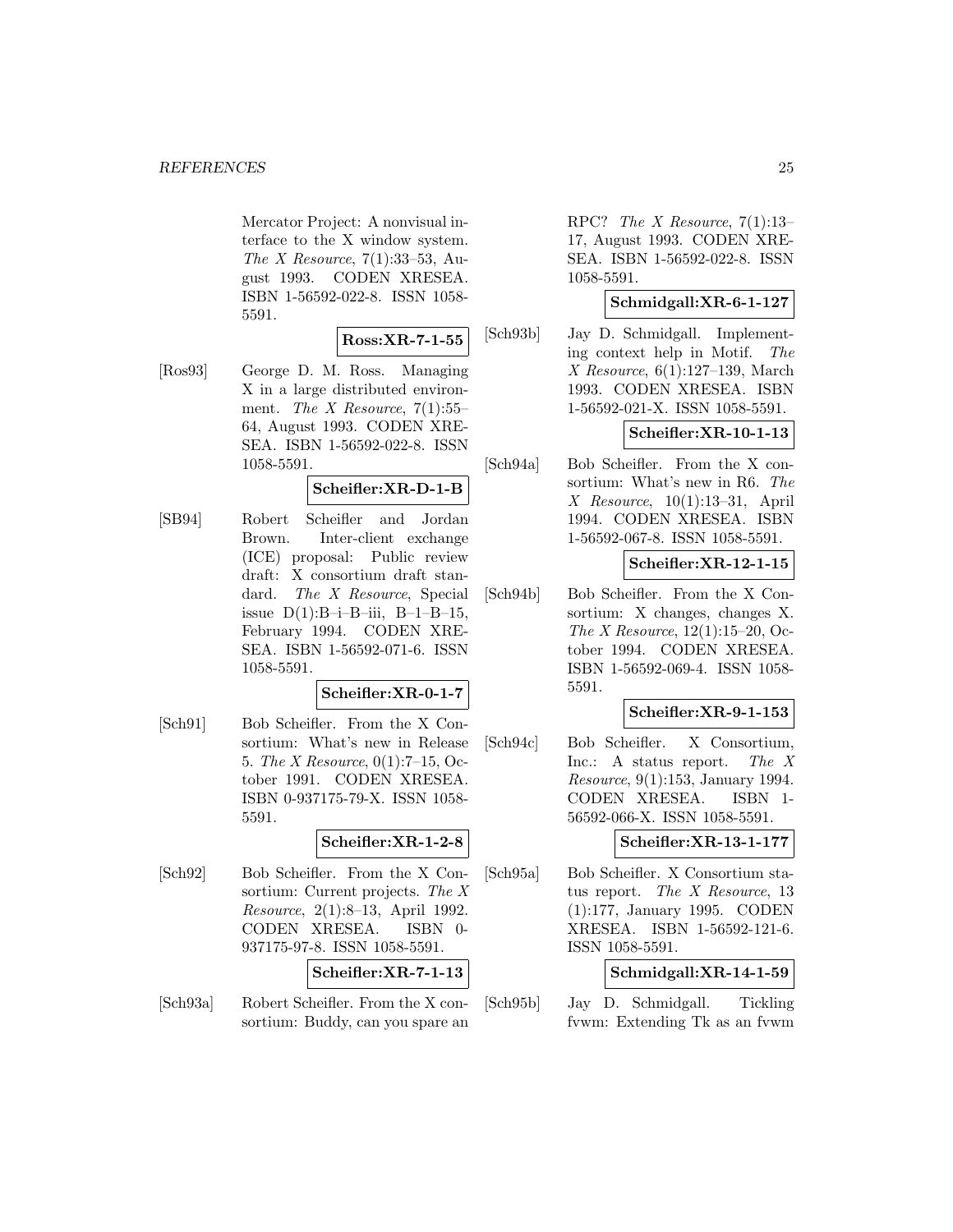module. The X Resource,  $14(1)$ : 59–87, April 1995. CODEN XRE-SEA. ISBN 1-56592-122-4. ISSN 1058-5591.

#### **Schultz:XR-13-1-283**

[Sch95c] Karl Schultz. What's new in PEX and PEXlib 5.2. The X Resource, 13(1):283–292, January 1995. CODEN XRESEA. ISBN 1-56592-121-6. ISSN 1058-5591.

#### **Shaffer:XR-6-1-79**

[Sha93] David M. Shaffer. Interprocess communications in Xt programs. The X Resource,  $6(1):79-$ 96, March 1993. CODEN XRE-SEA. ISBN 1-56592-021-X. ISSN 1058-5591.

### **Shaw:XR-9-1-151**

[Sha94] Peter Shaw. The future of X. The X Resource, 9(1):151–152, January 1994. CODEN XRESEA. ISBN 1-56592-066-X. ISSN 1058- 5591.

#### **Solomita:XR-11-1-143**

[SKD94] Ethan Solomita, James Kempf, and Dan Duchamp. XMOVE: A pseudoserver for X window movement. The X Resource,  $11(1):143-$ 170, July 1994. CODEN XRE-SEA. ISBN 1-56592-068-6. ISSN 1058-5591.

### **Smith:XR-1-1-73**

[Smi92] John Allen Smith. The multithreaded X server. The X Resource, 1(1):73–89, January 1992. CODEN XRESEA. ISBN 0- 937175-96-X. ISSN 1058-5591.

### **Smyth:XR-1-2-158**

[SN92] David E. Smyth and Adian Nye. Wcl 2.0: The widget creation library. The X Resource,  $2(1)$ :158– 182, April 1992. CODEN XRE-SEA. ISBN 0-937175-97-8. ISSN 1058-5591.

### **Srinivasan:XR-13-1-181**

[Sri95] Murali V. Srinivasan. A methodology for multithreaded X client development. The X Resource, 13 (1):181, January 1995. CODEN XRESEA. ISBN 1-56592-121-6. ISSN 1058-5591.

#### **Stabile:XR-15-1-43**

[Sta95] Lawrence A. Stabile. Simplifying GUI construction by embedded scripting. The X Resource, 15(1):43–70, July 1995. CODEN XRESEA. ISBN 1-56592-140-2. ISSN 1058-5591.

#### **Stevenson:XR-B-1-1b**

[Ste92] Jeff Stevenson. PEXlib specification and C language binding. The X Resource, Special issue B(1):1– 464, September 1992. CODEN XRESEA. ISBN 1-56592-050-3. ISSN 1058-5591.

### **Stevenson:XR-6-1-115**

[Ste93] Jeff Stevenson. PEX 6.0: Why? what is it? and how will you get there? The X Resource,  $6(1):115-$ 123, March 1993. CODEN XRE-SEA. ISBN 1-56592-021-X. ISSN 1058-5591.

### **Stevenson:XR-9-1-71**

[Ste94] Jeff Stevenson. PEX  $6.0 - NOT!$ we're doin' 5.2 instead. The X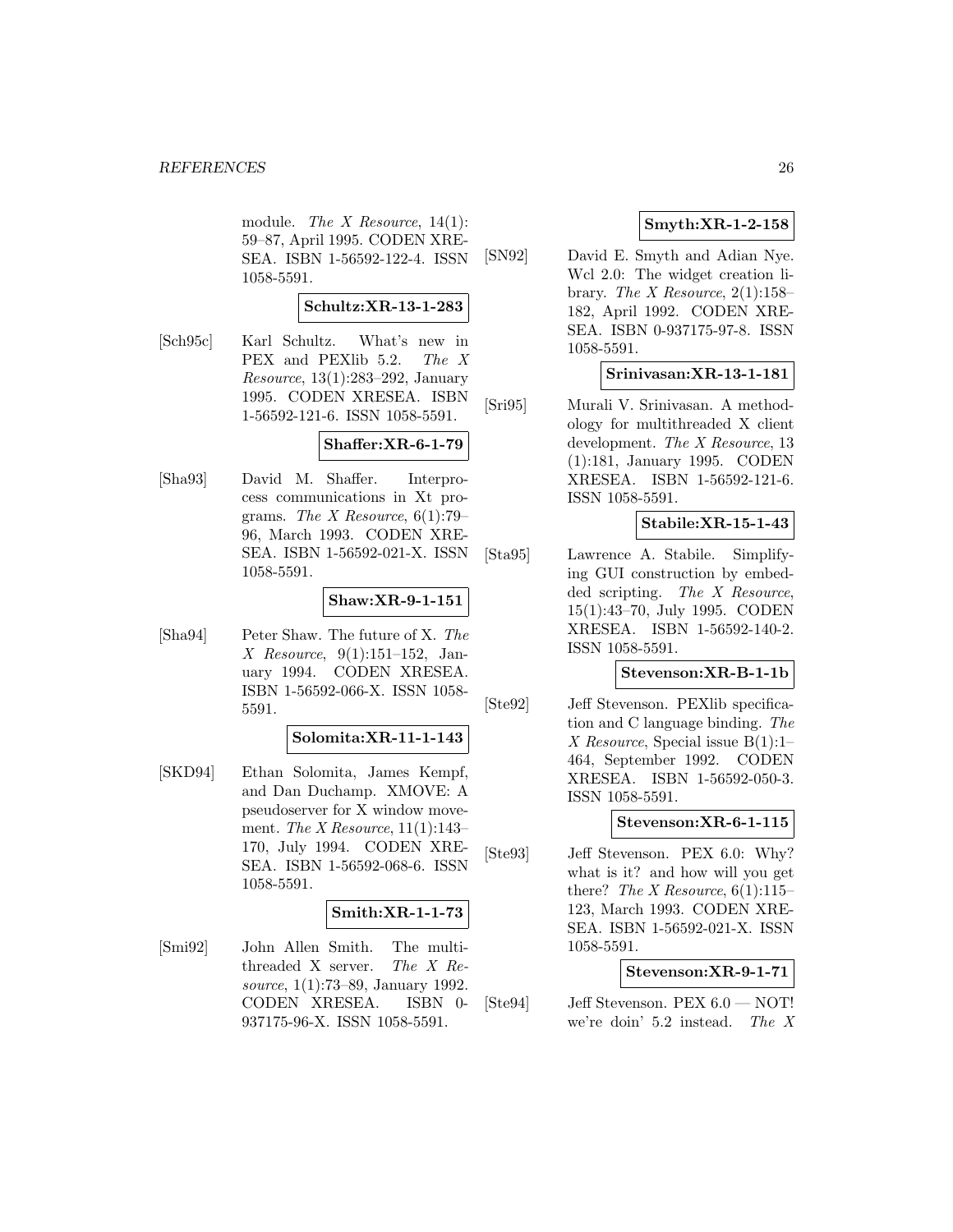Resource, 9(1):71, January 1994. CODEN XRESEA. ISBN 1- 56592-066-X. ISSN 1058-5591.

### **Stevenson:XR-E-1-1**

[Ste95] Jeff Stevenson. PEX protocol specification, version 5.2: Public review draft. The X Resource, Special issue  $E(1):$ xxiv + 603, October 1995. CODEN XRESEA. ISBN 1-56592-071-6. ISSN 1058- 5591.

### **Strassl:XR-8-1-47**

[Str93] Bernhard Strassl. Xm++ another way to program the X toolkit. The X Resource,  $8(1):47-$ 68, October 1993. CODEN XRE-SEA. ISBN 1-56592-023-6. ISSN 1058-5591.

#### **Summers:XR-5-1-7**

[SV93] Kent J. Summers and Jeffrey L. Vogel. Proposal for an X-based online help protocol. The X Resource, 5(1):7–24, January 1993. CODEN XRESEA. ISBN 1- 56592-020-1. ISSN 1058-5591.

#### **Smaalders:XR-1-1-90**

[SWC92] Bart Smaalders, Brian Warkentine, and Kevin Clarke. Prototyping MT-safe Xt and XView libraries. The X Resource,  $1(1)$ : 90–107, January 1992. CODEN XRESEA. ISBN 0-937175-96-X. ISSN 1058-5591.

### **Szczur:XR-1-2-56**

[Szc92] Marti Szczur. NASA's TAE PLUS: a GUI development tool and application. The X Resource, 2(1):56–77, April 1992. CODEN XRESEA. ISBN 0-937175-97-8. ISSN 1058-5591.

### **Tabayoyon:XR-6-1-27**

[Tab93] Al Tabayoyon. Resolving Xt resource collisions. The X Resource, 6(1):27–36, March 1993. CODEN XRESEA. ISBN 1-56592-021-X. ISSN 1058-5591.

### **Takano:XR-13-1-63**

[TMM95] Hajime Takano, Hiroshi Matsuura, and Hiroshi Matoba. XVE: X visual effect extension. The X Resource,  $13(1):63-74$ , January 1995. CODEN XRESEA. ISBN 1-56592-121-6. ISSN 1058-5591.

#### **Tabayoyon:XR-0-1-61**

[TT91] Al Tabayoyon and Joann M. Taylor. A technical introduction to the X Color Management System. The X Resource,  $0(1):61-70$ , October 1991. CODEN XRESEA. ISBN 0-937175-79-X. ISSN 1058- 5591.

### **VanHaren:XR-6-1-165**

[Van93] Chris VanHaren. Dash: An application browser and help system. The X Resource,  $6(1):165-$ 180, March 1993. CODEN XRE-SEA. ISBN 1-56592-021-X. ISSN 1058-5591.

### **Weinstein:XR-1-1-61**

[Wei92] Jeff Weinstein. NFB, an X server porting layer. The X Resource, 1 (1):61–71, January 1992. CODEN XRESEA. ISBN 0-937175-96-X. ISSN 1058-5591.

#### **Werner:XR-12-1-59**

[Wer94] Rob Werner. The Xmsg library: An application-level messagereporting facility. The X Resource, 12(1):59–91, October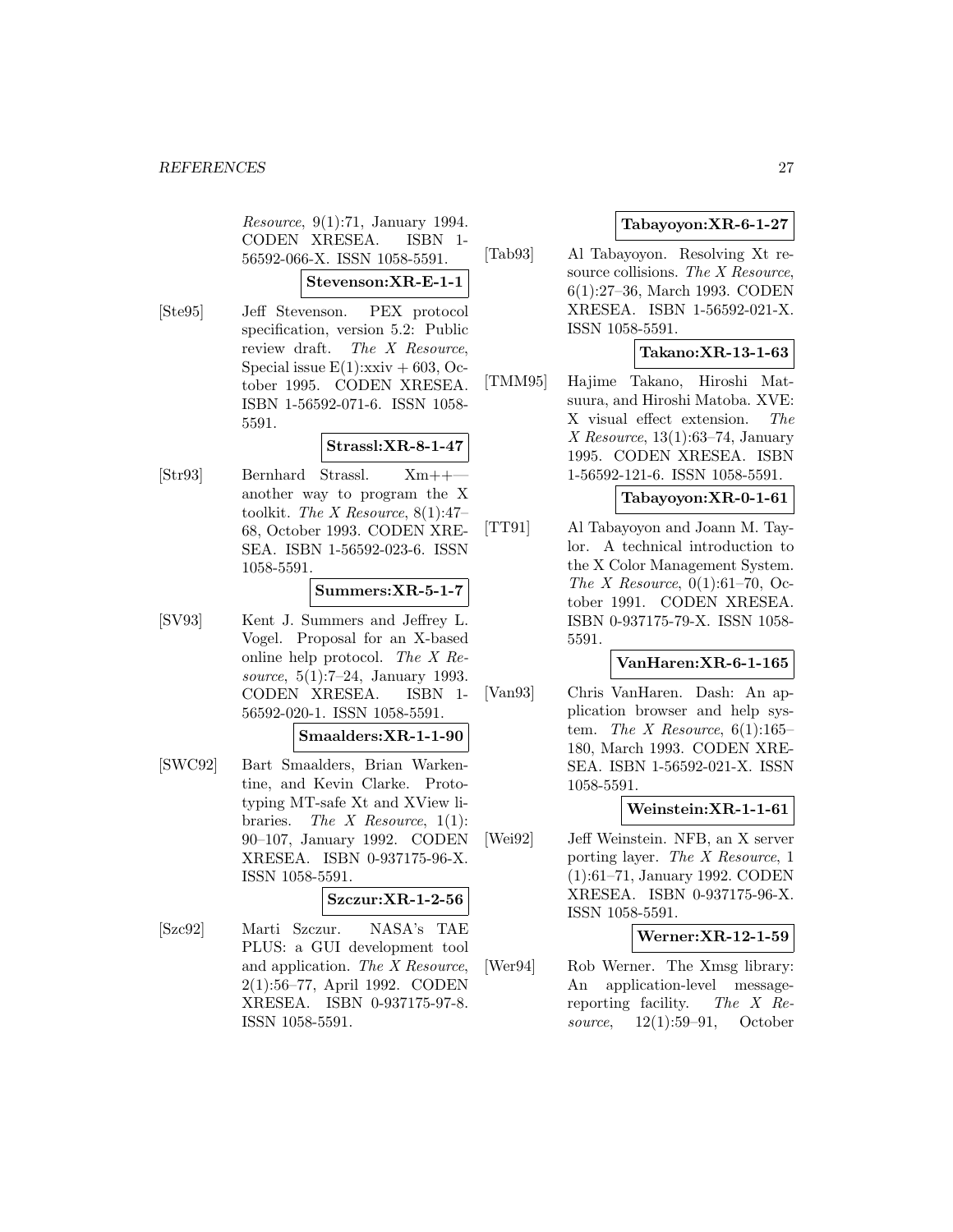1994. CODEN XRESEA. ISBN 1-56592-069-4. ISSN 1058-5591.

### **Wexler:XR-D-1-D**

[Wex94a] Mike Wexler. X session management protocol: Public review draft: X consortium draft standard. The X Resource, Special issue  $D(1):D-i-D-iii$ ,  $D-1-D-16$ , February 1994. CODEN XRE-SEA. ISBN 1-56592-071-6. ISSN 1058-5591.

#### **Wexler:XR-9-1-163**

[Wex94b] Mike Wexler. XSMP: The new session management protocol. The X Resource,  $9(1):163-$ 166, January 1994. CODEN XRESEA. ISBN 1-56592-066-X. ISSN 1058-5591.

**Womack:XR-A-1-1a**

[WFB<sup>+</sup>92] Paula Womack, Jeffrey Friedberg, Sally C. Barry, Randi J. Rost, and Todd Newman. PEX protocol encoding, version 5.1P—X public review draft. The X Resource, Special issue  $A(1):1-81$ , May 1992. CODEN XRESEA. ISBN 1-56592-024-4. ISSN 1058- 5591.

### **Widener:XR-0-1-133**

[WJ91] Glenn Widener and Vania Joloboff. Developing internationalized X clients: X11 Release 5 uses your language. The X Resource,  $0(1)$ : 133–153, October 1991. CODEN XRESEA. ISBN 0-937175-79-X. ISSN 1058-5591.

**Walker:XR-5-1-213**

[WNTV93] William D. Walker, Mark E. Novak, Henry R. Tumblin, and Gregg C. Vanderheiden. Making the X Window System accessible to people with disabilities. The X Resource, 5(1):213–227, January 1993. CODEN XRESEA. ISBN 1-56592-020-1. ISSN 1058-5591.

### **Womack:XR-A-1-1b**

[Wom92] Paula Womack. PEX protocol specification and encoding, version 5.1P. The X Resource, Special issue A:1–179, May 1992. CO-DEN XRESEA. ISBN 1-56592- 024-4. ISSN 1058-5591.

**Yu:XR-9-1-237**

[Yu94] Tom Yu. Kerberos authentication of X connections. The X Resource, 9(1):237–243, January 1994. CODEN XRESEA. ISBN 1-56592-066-X. ISSN 1058-5591.

**Yoon:XR-15-1-85**

[YYPC95] Jinsoo Yoon, Yanghee Yoon, Sunhgun Park, and Kilnam Chon. A Korean environment for the X Window System. The X Resource, 15(1):85–116, July 1995. CODEN XRESEA. ISBN 1-56592-140-2. ISSN 1058-5591.

### **Zimet:XR-9-1-229**

[Zim94] Martha Zimet. Extending X for recording. The X Resource,  $9(1)$ : 229–235, January 1994. CODEN XRESEA. ISBN 1-56592-066-X. ISSN 1058-5591.

### **Zimet:XR-14-1-159**

[Zim95a] Martha Zimet. Extending X for recording: Version 1.10 public review draft, 10 february 1995. The X Resource, 14(1):159–176, April 1995. CODEN XRESEA. ISBN 1-56592-122-4. ISSN 1058-5591.